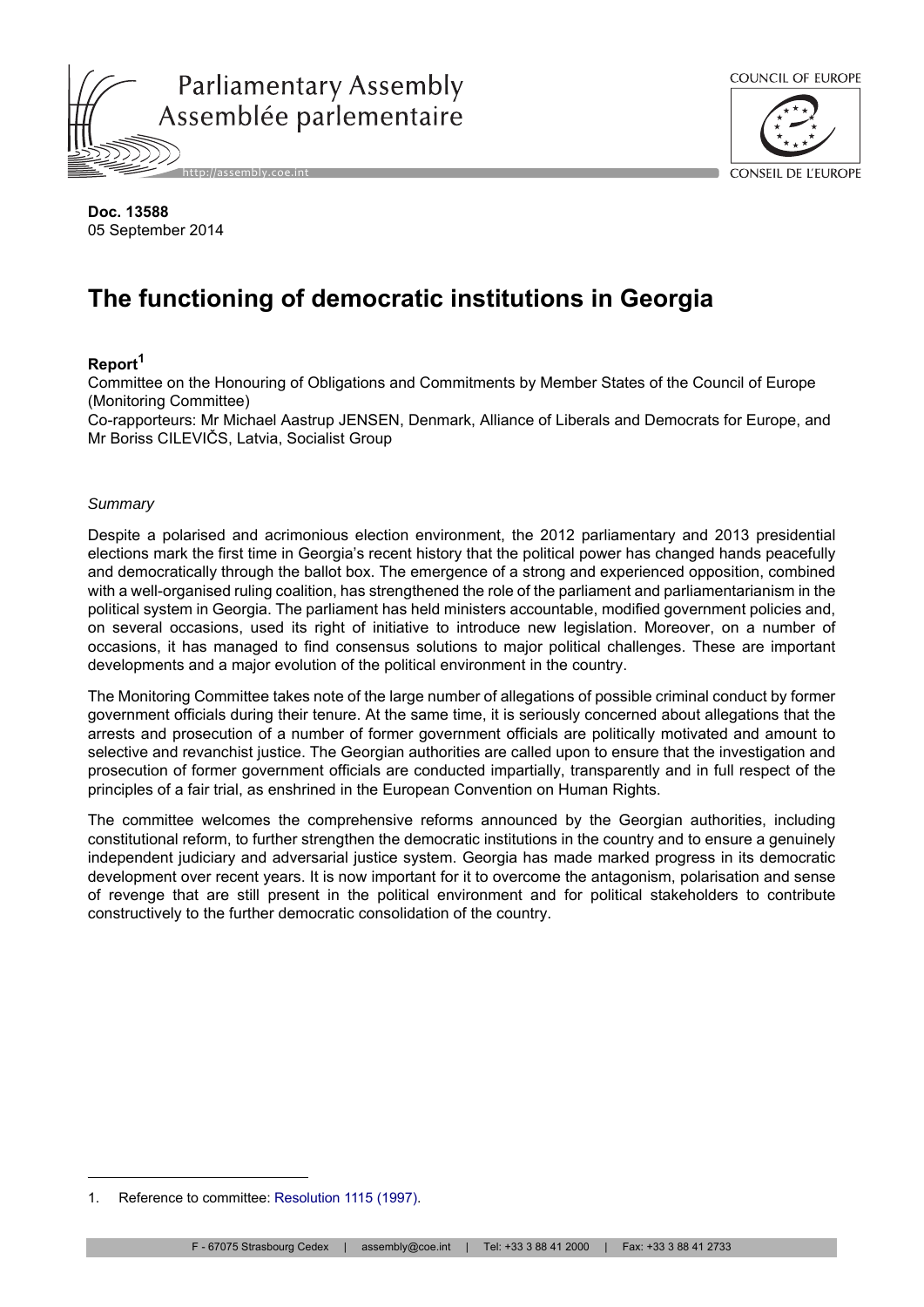| <b>Contents</b> | Page |
|-----------------|------|
|                 |      |
|                 |      |
|                 |      |
|                 |      |
|                 |      |
|                 |      |
|                 |      |
|                 |      |
|                 |      |
|                 |      |
|                 |      |
|                 |      |
|                 |      |
|                 |      |
|                 |      |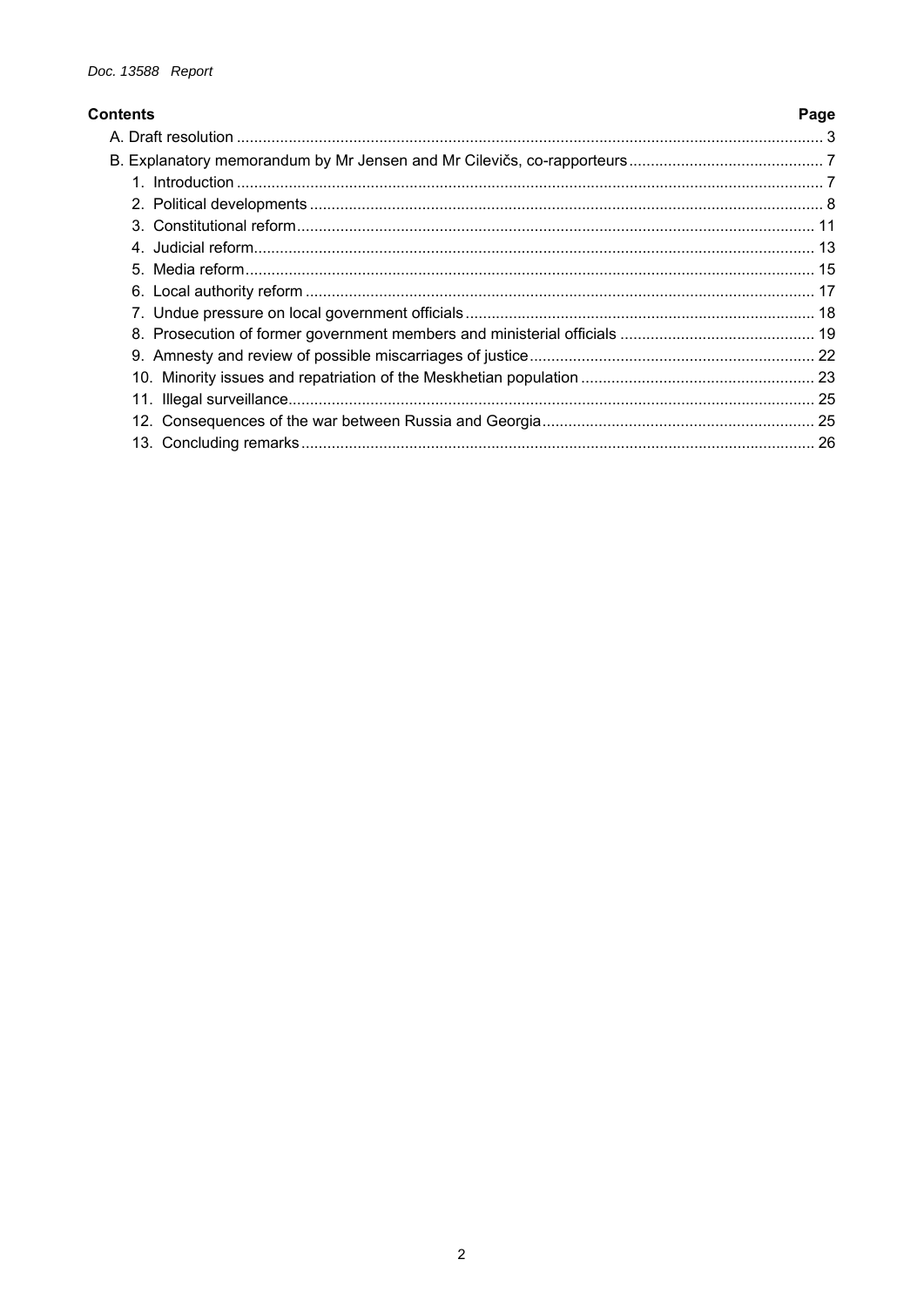# <span id="page-2-0"></span>**A. Draft resolution<sup>2</sup>**

1. The Parliamentary Assembly welcomes the smooth conduct of the 2012 parliamentary and 2013 presidential elections in Georgia, which, despite a polarised and acrimonious election environment, were overall democratic and in line with European standards. These elections mark the first time in Georgia's recent history that the political power has changed hands peacefully and democratically through the ballot box. All the political forces should be congratulated on this achievement, which should be an example for the whole region.

2. The otherwise smooth handover of power was accompanied by a polarised and antagonistic political climate, especially during the period of cohabitation between the then President Milheil Saakashvili and the Georgian Dream coalition government. The Assembly regrets that these tensions sometimes overshadowed the many positive changes that were taking place in the democratic environment of Georgia. The emergence of a strong and experienced opposition, combined with a well-organised ruling coalition, has strengthened the role of the parliament and parliamentarianism in the political system in Georgia. The parliament has held ministers accountable, modified government policies and, on several occasions, used its right of initiative to introduce new legislation. Moreover, on a number of occasions, it has managed to find consensus solutions to major political challenges. In the view of the Assembly, these are important developments and a major evolution of the political environment in the country.

3. The Assembly welcomes the comprehensive reforms announced by the Georgian authorities, including constitutional reform, to further strengthen the democratic institutions in the country and to ensure a genuinely independent judiciary and an adversarial justice system. In the view of the Assembly, it is important that all political forces are consulted on, and can contribute to, these planned reforms.

4. With regard to the reform of the Constitution, the Assembly:

4.1. calls on the parliament to ensure that the changes to the Constitution address all the remaining recommendations of the European Commission for Democracy through Law (Venice Commission) on the 2010 Constitution as well as the concerns of the Assembly regarding the remaining ambiguities in the division of powers and the systemic vulnerability to inter-institutional conflict;

4.2. urges all political forces to agree on an election system that can count on a broad consensus and that strengthens the pluralistic nature of the country's political institutions. In this respect, the Assembly invites all stakeholders to consider the proportional–regional election system, based on open lists, which seems to have the agreement of most, if not all, political forces in the country;

4.3. urges all the parties concerned to refrain from adopting amendments with contentious or divisive language or that would undermine the rights of any minority in the country;

4.4. welcomes the establishment and composition of the State Commission for Constitutional Reform as a clear sign that the authorities wish to amend the Constitution in an consensual and inclusive process and calls on all stakeholders to contribute constructively to this process;

4.5. recommends that the State Commission for Constitutional Reform closely co-operate with the Venice Commission in the drawing up of the constitutional amendments and request a formal opinion by the Venice Commission on the proposed amendments before they are adopted by parliament.

5. The Assembly recalls its concerns about the independence of the judiciary and administration of justice in Georgia. In that respect, it welcomes the adoption of a comprehensive reform package for the judiciary and justice system that aims to ensure genuine independence of the judiciary and a truly adversarial justice system. The Assembly welcomes signals that the judiciary is now working more independently. However, it also notes that the proceedings in sensitive legal cases, including against former government members, have revealed continuing vulnerabilities and deficiencies in the justice system that need to be addressed. Moreover, it regrets that the Georgian Parliament could not find the consensus necessary to elect all of its six members in the High Council of Justice. Further reforms of the judiciary, including of the prosecution services, are therefore necessary. In this respect, the Assembly:

5.1. suggests that the parliament considers a further amendment to the organic law of Georgia on the courts of general jurisdiction that would require at least two rounds of voting, with sufficient time for negotiations in-between, before lowering the threshold from a two-thirds majority to a simple majority to

<sup>2.</sup> Draft resolution adopted by the committee on 24 June 2014.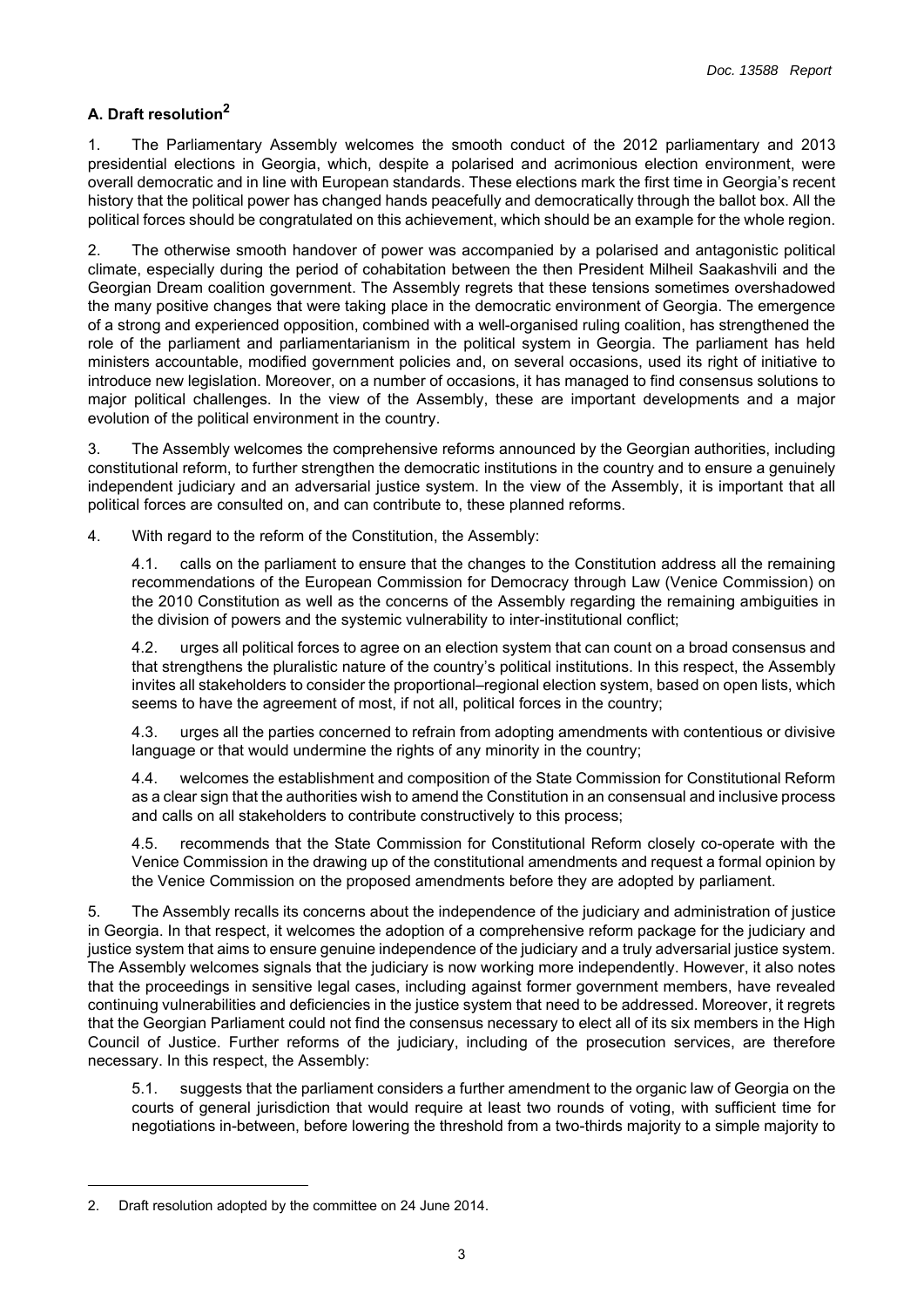elect the parliament's appointees to the High Council of Justice. In the view of the Assembly, this will facilitate and encourage agreement between the ruling majority and the opposition on the members of the High Council of Justice elected by the parliament;

5.2. calls on the parliament to contemplate considerably lowering the three-year probation period for judges to be appointed to a life term of office, in order to bring it into line with European standards;

5.3. urges the parliament to amend the law on administrative offences with a view to removing the possibility of custodial sentences for such offences;

5.4. while welcoming the recent decrease in its use, expresses its concern about the continued widespread use of pre-trial detention in Georgia. The Assembly emphasises that detention on remand should only be used as a measure of last resort, when there is a clear risk of absconding, interference with the course of justice, or a serious risk that the person will commit a serious offence or pose a threat to public order. It calls on the authorities to adopt clear guidelines for the prosecution and courts for the use of detention on remand, in order to ensure full adherence with the requirements of Article 5 of the European Convention on Human Rights (ETS No. 5) and Committee of Ministers Recommendation Rec(2006)13 on the use of remand in custody, the conditions in which it takes place and the provision of safeguards against abuse;

5.5. welcomes the reforms of the law-enforcement sector initiated by the authorities**.**

6. The Assembly notes that the media reforms initiated by the authorities are considered by the Representative for the Freedom of the Media of the Organization for Security and Co-operation in Europe (OSCE) to be an improvement over previous legislation and in line with international standards. The Assembly welcomes the fact that these reforms address several of its previous recommendations. It regrets that these reforms were unnecessarily politicised in the tense pre-electoral political environment.

7. The Assembly expresses its concern about the apparent politicisation of the public broadcaster and the recent difficulties experienced by the parliament in appointing an independent and impartial board of trustees to oversee its work. It considers this to be a signal that both the majority and the minority in parliament are attempting to politicise the composition and work of the board of trustees and ultimately the public broadcaster itself. Further amendments to the Law on Broadcasting need to be adopted obliging the parliament to appoint a board of trustees on the basis of the candidates proposed by the independent and impartial public selection committee that is foreseen in the law. In this context, the Assembly urges the Georgian Parliament to adopt the transitional measures necessary to implement the Constitutional Court decision with regard to the dismissal of the previous board of trustees.

8. With regard to the recently adopted organic law on local self-government, the Assembly:

8.1. welcomes the fact that all *gamgebeli* and mayors of self-governing cities are now directly elected. In this respect, it suggests also considering the election of regional governors;

8.2. expresses its concern about the provisions that allow for the impeachment by the local councils of mayors and *gamgebeli* on any grounds. The Assembly considers that the impeachment of directly elected local officials, as well as the grounds on which this can be initiated, should be clearly prescribed and circumscribed by law;

8.3. takes note that this law, which affects the election procedure in local elections, was adopted only a few months before local elections were due to take place.

9. The Assembly takes note of the numerous changes in local governments in Georgia as a result of local councillors and city officials resigning or switching sides following the change of power at national level. While resignations and switching between parties is part of the democratic process, it is unacceptable if it is the result of duress. The Assembly is therefore seriously concerned by credible reports that a number of these changes were the result of undue pressure on local United National Movement (UNM) activists by supporters of the ruling coalition. The Assembly is also concerned by reports of violent disturbances of the campaign activities of the UNM, allegedly by Georgian Dream supporters, as well as reports that a considerable number of opposition candidates in the local elections, mainly from the UNM, withdrew their candidatures, allegedly under pressure from the authorities. There can be no place for such actions in a democratic society. The authorities should take prompt and effective measures to immediately halt such action and remedy the situation where necessary. The leaders of the ruling majority should give a clear and unambiguous signal to their supporters that any undue pressure on local officials, and disturbances of the political activities of the opposition, will not be tolerated.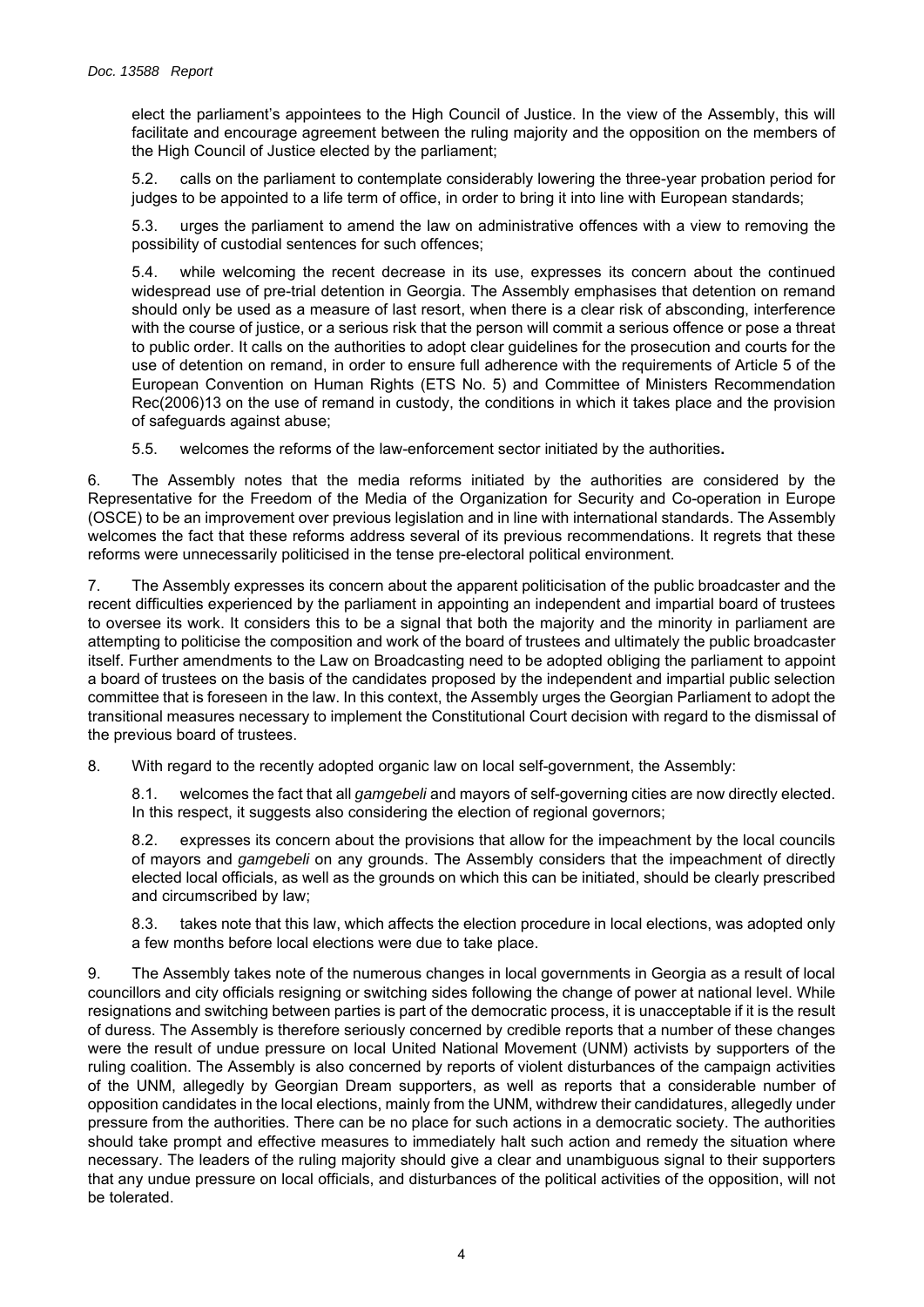10. The Assembly takes note of the large number of allegations of possible criminal conduct by former government officials during their tenure. At the same time, it is seriously concerned about allegations that the arrests and prosecution of a number of former government officials are politically motivated and amount to selective and revanchist justice. The Assembly:

10.1. underscores that there can be no impunity for ordinary crimes, including – and especially – those committed by government officials and politicians, whether current or past;

10.2. calls on the Georgian authorities to ensure that the investigation and prosecution of former government officials are conducted impartially, transparently and in full respect of the principles of a fair trial, as enshrined in the European Convention on Human Rights. It emphasises that not only should selective or politically motivated justice not take place, it should also be seen to be not taking place;

10.3. urges the authorities to investigate fully and in a transparent manner any allegations of improper conduct by law-enforcement agencies or the prosecution in relation to these cases;

10.4. considers that the introduction of jury trials for former government officials accused of having committed ordinary crimes is an important and positive step to help guarantee the impartiality of their trials;

10.5. taking into account the considerable tensions in the political environment created by these prosecutions, welcomes the suggestion by the authorities of a possible amnesty for all but serious crimes committed by former government officials.

11. The Assembly underscores the importance of an independent and impartial civil service. The alleged practice of hiring and dismissing civil servants on the basis of party affiliation by both previous and current governments runs counter to this principle and should be stopped.

12. The Assembly takes note of the large number of complaints filed by ordinary citizens with the prosecutor general for alleged miscarriages of justice and abuses of the justice system under the previous authorities, including forced plea bargaining, violations of property rights and ill-treatment while in prison. These allegations need to be properly investigated and, if need be, addressed. However, the Assembly wishes to underscore that any mechanism established to address these allegations should be a judicial procedure that fully respects the separation of powers, the independence of the judiciary and the obligations of Georgia under the European Convention on Human Rights.

13. The Assembly welcomes the law on the elimination of all forms of discrimination that was adopted on 2 May 2014 and which significantly enhances the legal framework for the protection of persons from discrimination. It takes note of concerns by civil society that the draft law would lack effective mechanisms to implement its provisions. The Assembly therefore suggests that the authorities conduct a comprehensive evaluation of the results of this law one year after its adoption, with a view to improving the effectiveness of the implementation mechanisms contained in it, if need be.

14. The increase of intolerant discourse and discriminatory acts against minorities, especially sexual and religious minorities, in Georgian society is of concern. The authorities need to make clear that such behaviour will not be tolerated and that any perpetrators of violent or discriminatory acts will be prosecuted. There can be no impunity for such acts, irrespective of who committed them. All stakeholders, and especially representatives of political parties and institutions that hold high moral credibility in Georgian society, should refrain from divisive language and acts that could incite intolerance or deteriorate the situation of minorities.

15. With regard to the repatriation of the deported Meskhetian population, the Assembly considers that the repatriation programme has mostly focused on providing a legal repatriate status to the eligible applicants and not on facilitating the actual repatriation itself. In addition, the Assembly takes note of the long delays in the granting of citizenship to those who have received repatriate status. The Assembly therefore reiterates the need for a comprehensive repatriation strategy and takes note of the recent initiatives taken by the Georgian authorities in this respect.

16. The Assembly calls on the Georgian authorities to sign and ratify, without further delay, the European Charter for Regional or Minority Languages (ETS No. 148), which is an accession commitment of Georgia to the Council of Europe. Noting the misconceptions that exist in Georgian society regarding the Charter, the Assembly recommends that the Georgian authorities organise an awareness campaign, with the involvement of civil society and the media, targeted at the different stakeholders in this process, with a view to clarifying the provisions of the Charter and its requirements.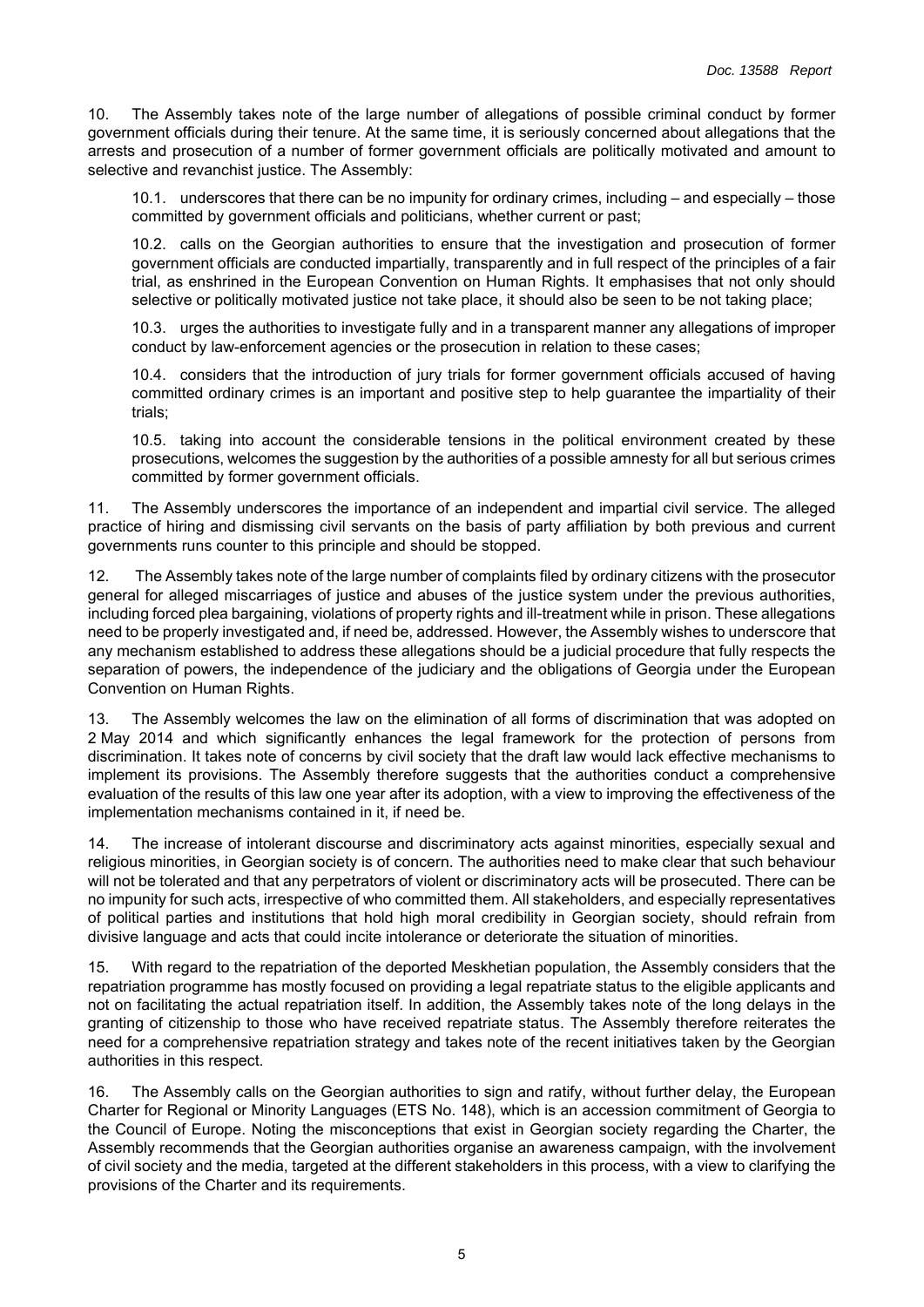17. The Assembly expresses its concern about the systemic illegal surveillance of citizens by the Georgian law-enforcement agencies, which violates the country's obligations under the European Convention on Human Rights. While welcoming recent measures to address this issue, the Assembly considers that comprehensive legislation is urgently needed to regulate data collection and surveillance by law-enforcement agencies.

18. The Assembly takes note of the report "Georgia in transition" by the European Union's Special Adviser for Legal and Constitutional Reform and Human Rights in Georgia, and former Council of Europe Commissioner for Human Rights, Thomas Hammarberg, and supports its conclusions and recommendations.

19. Georgia has made marked progress in its democratic development over recent years. It is now important for it to overcome the antagonism, polarisation and sense of revenge that are still present in the political environment and for political stakeholders to contribute constructively to the further democratic consolidation of the country. The Assembly stands ready to assist the Georgian authorities and Parliament in this work.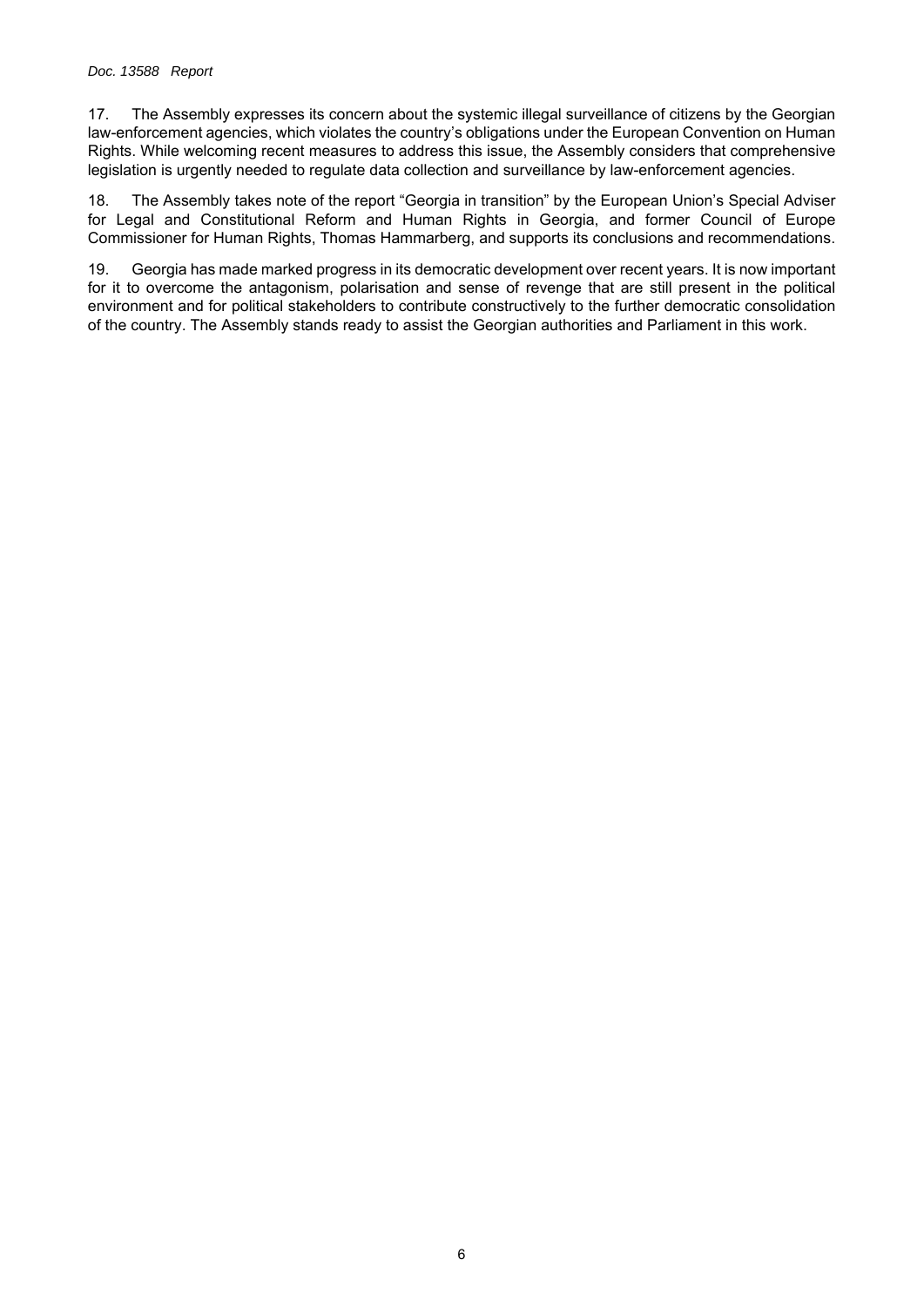# <span id="page-6-0"></span>**B. Explanatory memorandum by Mr Jensen and Mr Cilevičs, co-rapporteurs**

## <span id="page-6-1"></span>**1. Introduction**

1. Since the last report on the honouring of obligations and commitments by Georgia, $3$  and especially in the last 18 months, the political environment and the democratic architecture of Georgia have undergone profound changes.

2. On 1 October 2012, parliamentary elections took place in Georgia. These elections, which were deemed to be generally in line with international democratic standards by the international community – including by an ad hoc committee of our Assembly – resulted in a landslide victory for the opposition united in the Georgian Dream (GD) coalition over the United National Movement (UNM) of President Mikheil Saakashvili, which had dominated the political landscape in Georgia since the Rose Revolution in 2003.

3. The handover of power after the elections, which took place in a smooth and constructive manner, introduced Georgia to a period of cohabitation, in which President Saakashvili, who, according to the constitutional provisions in force at that time, wielded considerable political power, represented a different political force than the government and the ruling majority in parliament. Regrettably, as a result of the unique constitutional situation, neither opposition nor majority were able to move beyond the polarisation and acrimony that was created between them during the election period.

4. A number of developments exacerbated the tense relationship between the new ruling majority and the opposition. Important among these developments were, *inter alia*, the criminal investigations that were started against some former government officials and reports of undue pressure being applied on local UNM officials by Georgian Dream supporters to either switch sides or resign.

5. Regrettably, these contentious issues overshadowed the positive developments that took place in the country, including a number of far-reaching reforms that were initiated by the new authorities. Constitutional reform with a view to addressing some of the particularities of the 2010 Constitution – which was drafted when the UNM had a constitutional majority – was one of the authorities' priorities. A number of constitutional amendments were adopted with the support of the UNM to defuse the tense political environment. An overall reform, based on the results of a constitutional working group established by the parliament, is scheduled to be finalised in 2016.

6. The political change of power was further consolidated with the presidential election on 27 October 2013. This election resulted in President Saakashvili,<sup>4</sup> who had been the figurehead of the country since the 2003 Rose Revolution, being replaced by the Georgian Dream candidate for the presidency, former Education Minister Giorgi Margvelashvili. The International Elections Observation Mission, of which the Assembly was part, considered the presidential election to be in line with international standards and far less tense and polarised than the previous parliamentary elections.

7. Following the presidential election, the political environment became somewhat less polarised and contentious, although the relationship between the opposition and the ruling majority remains tense. It is hoped that the relationship between the different political forces in the country will normalise following the forthcoming local elections that will complete the election cycle in Georgia.

8. With the local elections that took place on 15 June 2014, the election cycle that started in 2012, and which resulted in a profound change of powers in Georgia, is complete. Given the impact of this change of powers, as well as the fact that it is the first time that power has changed hands in Georgia peacefully and democratically via the ballot box, we feel that this is an opportune moment to take stock of the political environment and political developments in the country as well as the challenges faced by all political stakeholders in Georgia.

9. Following the parliamentary elections in 2012, we visited the country three times,5 in addition to our *ex officio* participation in the pre-election and election observation missions of the ad hoc Committee of the Assembly for the observation of the presidential election on 27 October 2013. The information notes<sup>6</sup> prepared

<sup>3.</sup> [Doc. 12554](http://assembly.coe.int/ASP/Doc/XrefViewHTML.asp?FileId=12656&Language=en), April 2011 (co-rapporteurs: Mr Kastriot Islami (Albania, SOC) and Mr Michael Aastrup Jensen (Denmark, ALDE)).

<sup>4.</sup> Mr Saakashvili could not run in these elections because of the constitutional two-term limit.

<sup>5.</sup> From 5 to 7 December 2012, 8 to 11 April 2012, 13 to 16 January 2014.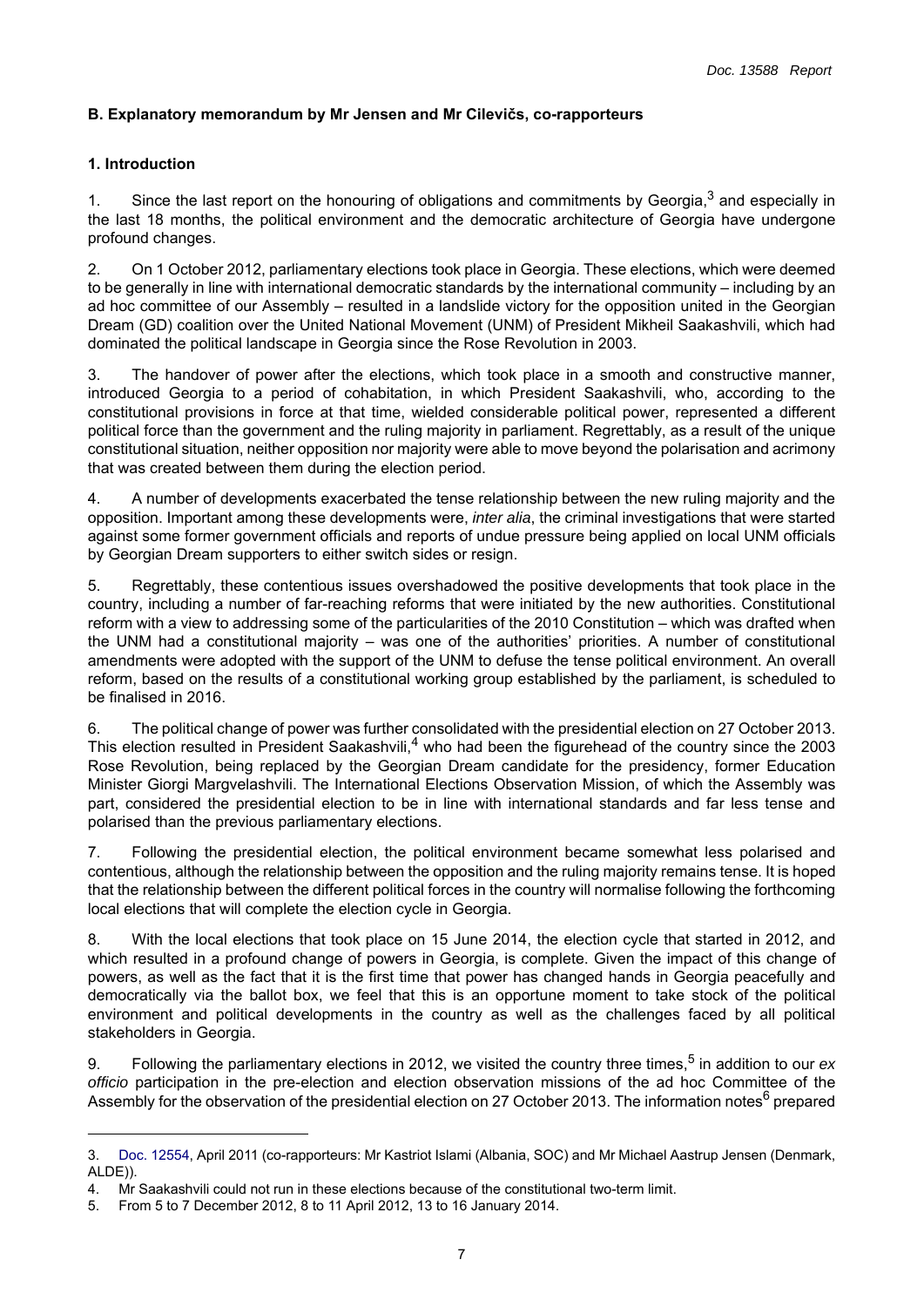on the basis our fact-finding visits were debated and declassified by the Committee on the Honouring of Obligations and Commitments by Member States of the Council of Europe (Monitoring Committee). On 13 December 2013, the committee held an exchange of views with the European Union's Special Adviser for Legal and Constitutional Reform and Human Rights in Georgia, Thomas Hammarberg, based on his report "Georgia in Transition" that was published on 22 September 2013.

## <span id="page-7-0"></span>**2. Political developments**

10. The parliamentary elections in Georgia, held on 1 October 2012, resulted in a landslide victory for the Georgian Dream coalition of Mr Bidzina Ivanishvili, which won initially 85 seats in the parliament. The ruling party before the elections, the United National Movement of President Saakashvili, gained 65 seats and announced it would go into opposition.

11. In line with promises made before the elections, the ruling majority split into three factions in parliament: Georgian Dream, Georgian Dream–Republicans and Georgian Dream–Free Democrats. An additional faction, Georgian Dream–Conservatives, was established on 4 December 2012, and on 29 May 2013, the Georgian Dream–Industrialist faction was established within the Georgian Dream coalition. All the factions have their own identity and policy focus, but closely co-operate and co-ordinate their work as a ruling majority. Until now, only one member has quit the majority group and continues as an independent MP.<sup>7</sup> Concerns that the GD coalition could falter after the elections were over were clearly unfounded.

12. Similarly, the United National Movement split into three factions during the first sitting of the parliament: UNM; UNM–Regions; and UNM–Majoritarians. This split is mostly technical and driven by pragmatic arguments (each faction gets the same privileges and a vote in the Bureau of the parliament). Initially, five UNM MPs refused to join any of the factions. They were later joined by several other UNM MPs, mostly UNM Majoritarian MPs. As a result of these changes, the UNM currently has 51 seats in the Georgian Parliament.

13. In general, the independent MPs vote with the ruling majority on crucial issues. Therefore, the latter has a comfortable majority in the parliament to govern the country,<sup>8</sup> but it has never had a constitutional two-thirds majority. Following the coming into force of the 2010 Constitution, after the inauguration of the new President, the constitutional majority was increased to three-fourths of the total number of members of parliament. Therefore, the Constitution can only be changed if these changes have the consensus of both the ruling majority and the opposition. This is an important safeguard for the constitutional stability of the country.

14. The formation of the new government was smooth and efficient, but the subsequent process of cohabitation was difficult and characterised by outbreaks of tension and antagonism, especially between the Prime Minister and the President. The leaders of the ruling majority and the minority regrettably were not able to overcome the polarised political climate and rancorous rhetoric that characterised the electoral environment. The difficult co-habitation was initially also negatively affected by the unique constitutional context, which was subsequently resolved by the constitutional amendments adopted on 25 March 2013.

15. Both sides eventually started to take steps to ensure a minimal level of co-operation and dialogue in order to govern the country. Two important areas where the opposition and the ruling majority tried to come to a common agreement were foreign policy and constitutional reform.

16. On 25 March 2013, with strong bipartisan support, a constitutional amendment was adopted that removed an important source of mistrust and tension between the ruling majority and the opposition, namely the possibility for the President to change the government without the consent of the parliament.

17. In order to address the concern of the UNM that the GD coalition would introduce radical changes in Georgia's foreign policy – especially with regard to the country's European orientation and relations with Russia – a joint declaration of the majority and minority was adopted on 7 March 2013 which affirmed Georgia's European orientation and non-recognition policy vis-à-vis the breakaway regions of South Ossetia and Abkhazia.

<sup>6.</sup> AS/Mon (2013) 04 rev, AS/Mon (2013) 20, statement by the co-rapporteurs following their visit from 13 to 16 January 2014, published on 20 January 2014.

<sup>7.</sup> Koba Davitashvili on 2 August 2013.

<sup>8.</sup> Including the power to override presidential vetoes, which it had to resort to on a regular basis during the cohabitation period.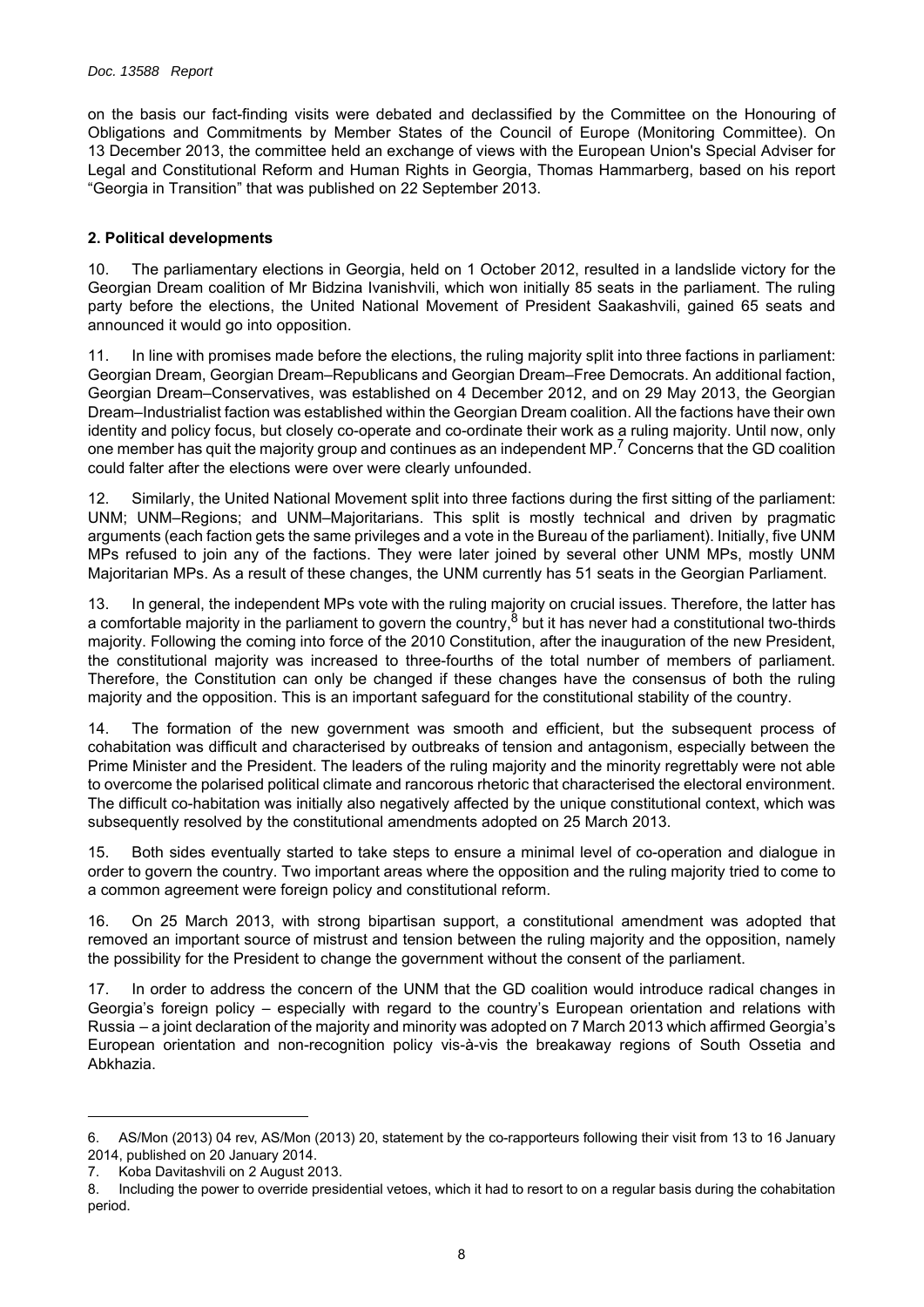18. Following the parliamentary elections, demonstrations were held in several municipalities demanding a change of power in local governments, which were dominated by the UNM. In several local administrations, mayors and local councillors resigned or switched sides. In a number of cases we received credible reports that these changes were the result of undue pressure being exerted on UNM activists. This has been a continuing source of tension between the majority and the minority, especially in the context of the run-up to the 2014 local elections.

19. The 2012 parliamentary elections were overshadowed by the prisoner abuse scandal, when video recordings emerged of – reportedly systematic – torture and maltreatment of prisoners at the hands of prison guards. Furthermore, following the 2012 parliamentary elections, the authorities received over 20 000 criminal complaints from citizens against members and officials in the previous government. These complaints ranged from abuse of power, politically motivated prosecution and illegal confiscation of property to maltreatment, torture and allegations of manslaughter and murder. The new authorities repeatedly stated that the "restoration of justice" would be a key priority for the new administration.

20. In this context, criminal investigations were started against a number of leading opposition members and former government officials, including members of the UNM leadership who were considered to be part of former President Saakashvili's inner circle, such as former Prime Minister and Interior Minister – and current UNM Secretary General – Vano Merabishvili; former Defence and Interior Minister, as well as former Head of the Penitentiary Service, Bacho Akhalaia; and the Mayor of Tbilisi, Gigi Ugulava. Both Vano Merabishvili and Bacho Akhalaia were placed in pre-trial detention by the courts.

21. The arrests and prosecution of former government officials were decried by the UNM as political prosecutions and as revanchist justice. The possibility that politically motivated prosecutions would take place in Georgia raised concern among Georgia's international partners, including the Assembly. For its part, the authorities stressed that no selective or political motivated justice had taken place, or would take place, in Georgia, but that the persons in question were accused of serious ordinary crimes,  $9$  for which the authorities had sufficient proof to warrant an investigation or initiate prosecution, and for which there could be no impunity. We will discuss this issue in more detail in one of the next sections of this report.

22. The authorities claim that a considerable number of people had been sentenced to prison in either politically motivated or deficient legal proceedings during the term of the previous government. Addressing these so-called miscarriages of justice is an important priority for the authorities, but understandably controversial with the opposition.

23. The contentious political climate and above-mentioned developments overshadowed a number of important legal and administrative reforms that were initiated by the authorities, including the reforms of the judiciary, media environment (including the public broadcaster) and local self-government. Since the Rose Revolution in 2003, and up until the parliamentary elections in October 2012, all aspects of the political environment in Georgia had been dominated by the United National Movement, which was firmly in control of most State institutions and regulatory bodies in the country. The fact that the reforms initiated by the authorities affected the UNM's hold over these bodies – and some were allegedly initiated exactly for that purpose – added to the tense political climate in which they were debated.

24. On 27 October 2013, the presidential election took place in Georgia. This election was won, with 61% of the vote, by GD candidate and former Education Minister Giorgi Margvelashvili, who was inaugurated on 17 November 2013. The UNM candidate and former Speaker Davit Bagradze won 21.8% of the vote, and former Speaker Nino Burjanadze came in third with a surprisingly high 10.2% of the vote. The other candidates failed to obtain substantial support.

25. The inauguration of the new President heralded the second phase of the political transition that had started with the parliamentary elections. In addition, the outcome of these elections, even if affected by a low turnout, confirmed the UNM's position as the main opposition party in Georgia at this moment.

<sup>9.</sup> The charges range from premeditated murder, torture and inhuman treatment to exceeding official functions and obstructing the work of a journalist.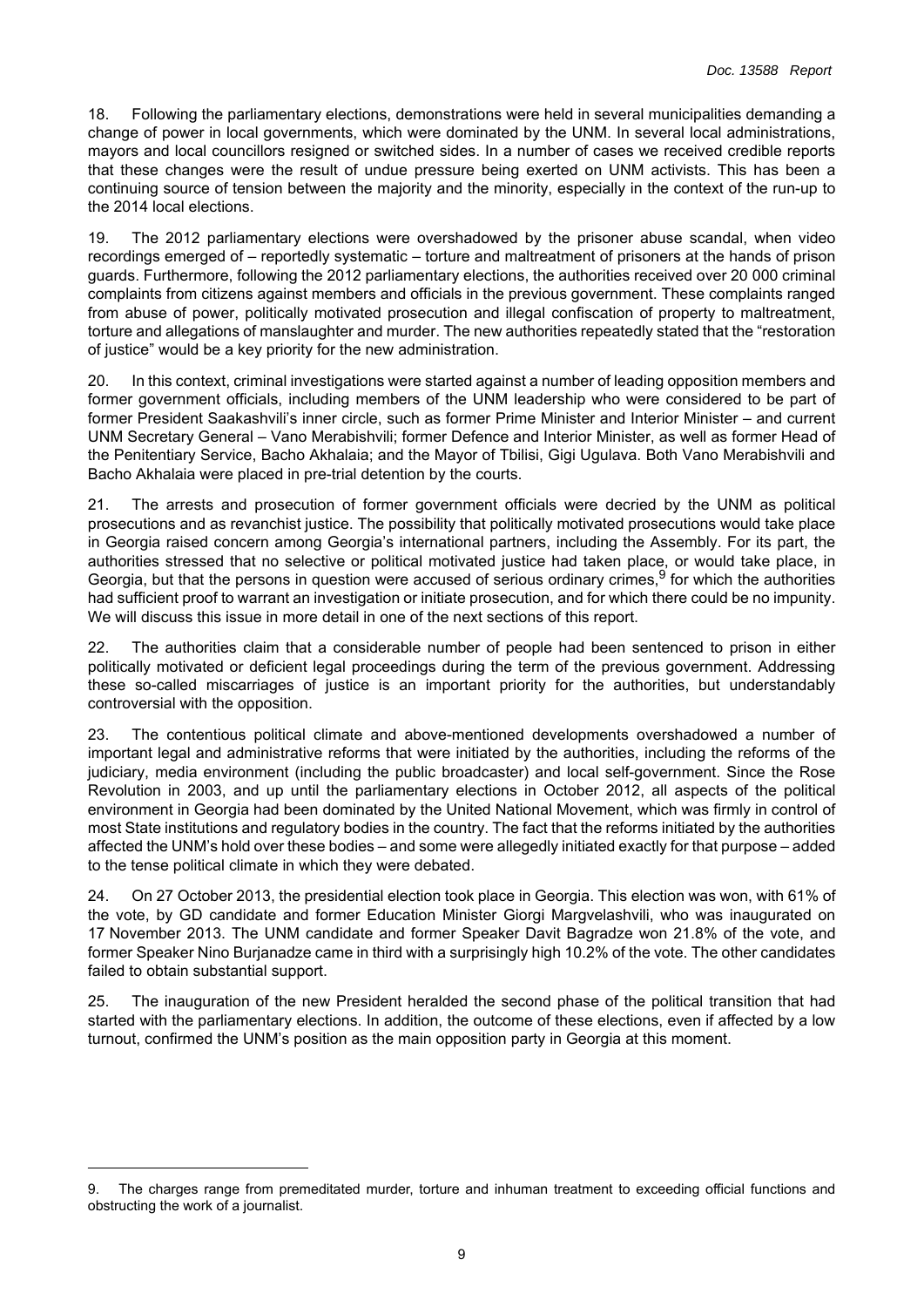#### *Doc. 13588 Report*

26. As announced before the elections. Prime Minister Ivanishvili resigned<sup>10</sup> after the inauguration of President Margvelashvili. On 20 November 2013, former Interior Minister Irakli Garibashvili, who is a close confidant of Mr Ivanishvili, was confirmed as the new Prime Minister of Georgia. Following the 2010 changes to the Constitution, which came into effect with the inauguration of the new President, the Prime Minister is now the most powerful position in the government. With the exception of a new Minister of the Interior, no changes took place in the new Cabinet.

27. Following the inauguration of the new President, a new Secretary of the Security Council and a new Chief of the Armed Forces were appointed by the President. On 21 November 2013, Otar Partskhaladze was appointed Prosecutor General to replace Archil Kbilashvili, who had resigned, ostensibly over policy differences with the new Prime Minister. On 30 December 2013, Prosecutor General Partskhaladze resigned over allegations that he had a criminal record for robbery and theft in Germany. This was denied by Mr Partskhaladze, who however admitted that he had been convicted for a "verbal altercation" with a German police officer.

28. There had been considerable speculation about the roles that former President Saakashvili and former Prime Minister Ivanishvili would play after the presidential election. Many were concerned that they would continue to guide the policies of the majority and opposition, but without being publicly and democratically accountable any longer. In addition, this could have perpetuated the tense relations between the opposition and the ruling majority which, in no small part, are the result of the tense relationship between these public figures. Luckily, it seems that these concerns were largely unfounded. While Mr Saakashvili was re-elected as leader of the UNM, he left the country after the inauguration of President Margvelashvili. On 21 December 2013, it was announced that he had accepted a professorship for (at least) the 2014 spring semester at the Fletcher School of Law and Diplomacy at Tufts University in Boston (United States). He has not returned to Georgia since the presidential election. For his part, Mr Ivanishvili announced that he would focus on strengthening civil society in Georgia and he seems to have largely disappeared from public view.

29. Regrettably, intolerance and discrimination of minorities, especially sexual and religious minorities, which were largely absent from the official political discourse in the country, came more to the forefront in 2013. This was highlighted by the violent attacks on an LGTB rally on 17 December 2013 and the controversy surrounding the removal of a minaret in Chela. These issues will be discussed in more detail below. We regret that minority issues quickly became a politicised topic in the context of the standoff between the GD and the UNM, which neither contributed to resolving these problems nor to improving the situation of minorities.

30. In February 2013, on an initiative of Commissioner Štefan Füle and Baroness Ashton, the European Commission appointed former Council of Europe Commissioner for Human Rights, Thomas Hammarberg, as the European Union's Special Adviser for Legal and Constitutional Reform and Human Rights in Georgia. In addition to providing the Commission with an independent and impartial view on developments in Georgia, Mr Hammarberg is tasked, on behalf of the Commission, with advising Georgian State institutions on such issues as judicial reform, legal reforms and constitutional reform, as well as law-enforcement, the penal system and human rights. Mr Hammarberg published his report entitled "Georgia in Transition"11 on 23 September 2013.

31. While the recent period has been characterised by tension and polarisation between the main two political forces, it is important to stress the positive impact that many of the developments have had on the political environment. The existence of a strong and experienced opposition and a well-organised ruling coalition has strengthened the role of the parliament and parliamentarianism in the political system in Georgia. Parliament has called ministers for questioning and grilled them over policy issues. It has rejected and modified government policies and, on several occasions, has used its right of initiative to introduce new legislation. Moreover, on a number of occasions it has managed to find consensus solutions to major political challenges. This is a development that the Assembly has called for repeatedly in previous reports and a major evolution of the political environment in the country.

32. On 29 November 2013, during the Vilnius Summit, Georgia and the European Union initialled an association agreement which included a Deep and Comprehensive Free Trade Agreement (DCFTA).

<sup>10.</sup> Technically, he did not resign but did not reapply for the post of prime minister after the presidential inauguration. According to the new constitution, the government needs to be re-appointed (or re-confirmed) after a presidential inauguration.

<sup>11.</sup> [http://eeas.europa.eu/delegations/georgia/documents/virtual\\_library/cooperation\\_sectors/georgia\\_in\\_transition](http://eeas.europa.eu/delegations/georgia/documents/virtual_library/cooperation_sectors/georgia_in_transition-hammarberg.pdf)[hammarberg.pdf.](http://eeas.europa.eu/delegations/georgia/documents/virtual_library/cooperation_sectors/georgia_in_transition-hammarberg.pdf)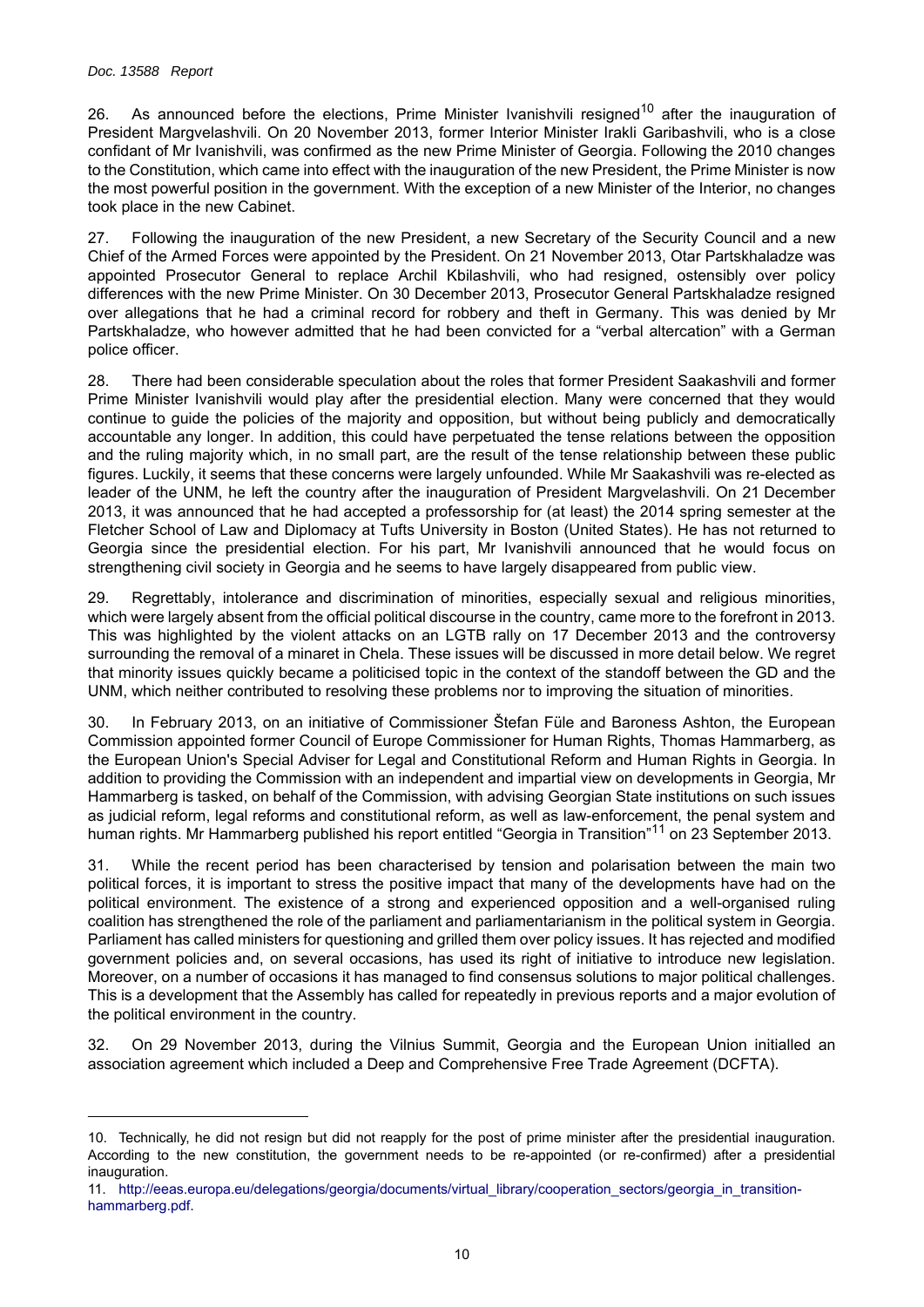# <span id="page-10-0"></span>**3. Constitutional reform**

33. The constitutional amendments, adopted on 15 October 2010, significantly altered the balance of power between State institutions. They changed the system of government from a strong presidential system to a mixed system, where most of the power was in the hands of the government, which was solely accountable to the parliament. However, according to the transitional provisions, the constitutional changes that affected the balance of power between the government and the President would only take effect after the 2013 presidential election.

34. This situation was originally a source of great tension between the new government and the President and dominated the cohabitation process. Under the transitional provisions, the President maintained very wide discretion in dismissing the government without the approval of the parliament. In addition, he maintained the right to appoint a caretaker government of his choosing, without needing parliamentary approval. The ruling coalition feared that the President would use these constitutional powers to reinstate a UNM government and change the outcome of the last elections in the small time window<sup>12</sup> available for him to do so, despite repeated public statements from the President that he had no intention of doing so. At the same time, the President and his supporters feared that the ruling majority would try to obtain a large enough majority in the parliament to reduce the presidential powers ahead of time.

35. In the light of these tensions, the ruling majority in parliament, after consulting with the opposition, proposed constitutional amendments aimed at ensuring that neither side would be able to change the powersharing arrangements before the presidential election in October 2013. President Saakashvili and the UNM responded positively to these proposals. The talks between both sides initially broke down, reportedly over the scope of an amnesty for public officials for non-violent crimes committed before 1 October 2012<sup>13</sup> that was demanded by the United National Movement. However, both the GD and the UNM indicated that both sides agreed, or were very close to agreement, on the content of the constitutional amendments. The constitutional amendments were subsequently tabled in the parliament by the ruling majority.

36. The proposed constitutional amendment left the division of powers between the President and the government intact, with one exception: it removed the possibility for the President to dismiss a sitting government and appoint a new one without the consent of the parliament. In the event that the President wished to dismiss the government without the support of the parliament, he could call for pre-term elections but the sitting government would continue in place until after the elections. Originally, it was foreseen that the President would gain the power to also call for new elections in the six months before a presidential election, but this was not maintained.

37. On 20 March 2013, the UNM announced that it would support the constitutional amendment, on the condition that a non-binding vote be organised before the debate to see whether or not the GD coalition had enough votes to adopt the constitutional amendment without the support of the UNM faction. The GD reluctantly agreed to this. On 25 March 2013, the constitutional amendment was adopted unanimously with the support of all UNM members present. This was a major achievement and at the same time underscored that constitutional change is not currently possible without support from the UNM. These two issues removed an important source of mistrust and tension between the ruling majority and the opposition.

38. As mentioned above, the 2010 Constitution was drafted and adopted when the UNM had an overwhelming constitutional majority in parliament. In the view of many political forces, the 2010 Constitution was especially adapted to suit the UNM's interests at that time. This was strengthened by a number of subsequent constitutional amendments, adopted between 15 October 2010 and 1 October 2011, often for party political reasons.<sup>14</sup> The current authorities have expressed their wish for a reform of the Constitution in order to address what they consider to be deficiencies in the current Constitution.

<sup>12.</sup> The President could not call for elections in the first six months after an election or in the last six months before the presidential election. Outside of this period, he had large discretionary powers to call for new elections.

<sup>13.</sup> Reportedly, the main stumbling block was the extent to which this amnesty would apply to high-level public officials. The UNM had reportedly asked for an unconditional amnesty for all public officials (including government members and MPs) for all wrongdoings, except violent crimes, committed before 1 October 2012. For its part, the ruling majority was willing to offer a full amnesty for lower and mid-level public officials for all but violent crimes and a partial amnesty for highlevel officials and political figures. The latter category would be exempt from prosecution if they admitted wrongdoings, but would be banned from taking office for a period of five years.

<sup>14.</sup> Including in the run-up to the 2012 parliamentary elections.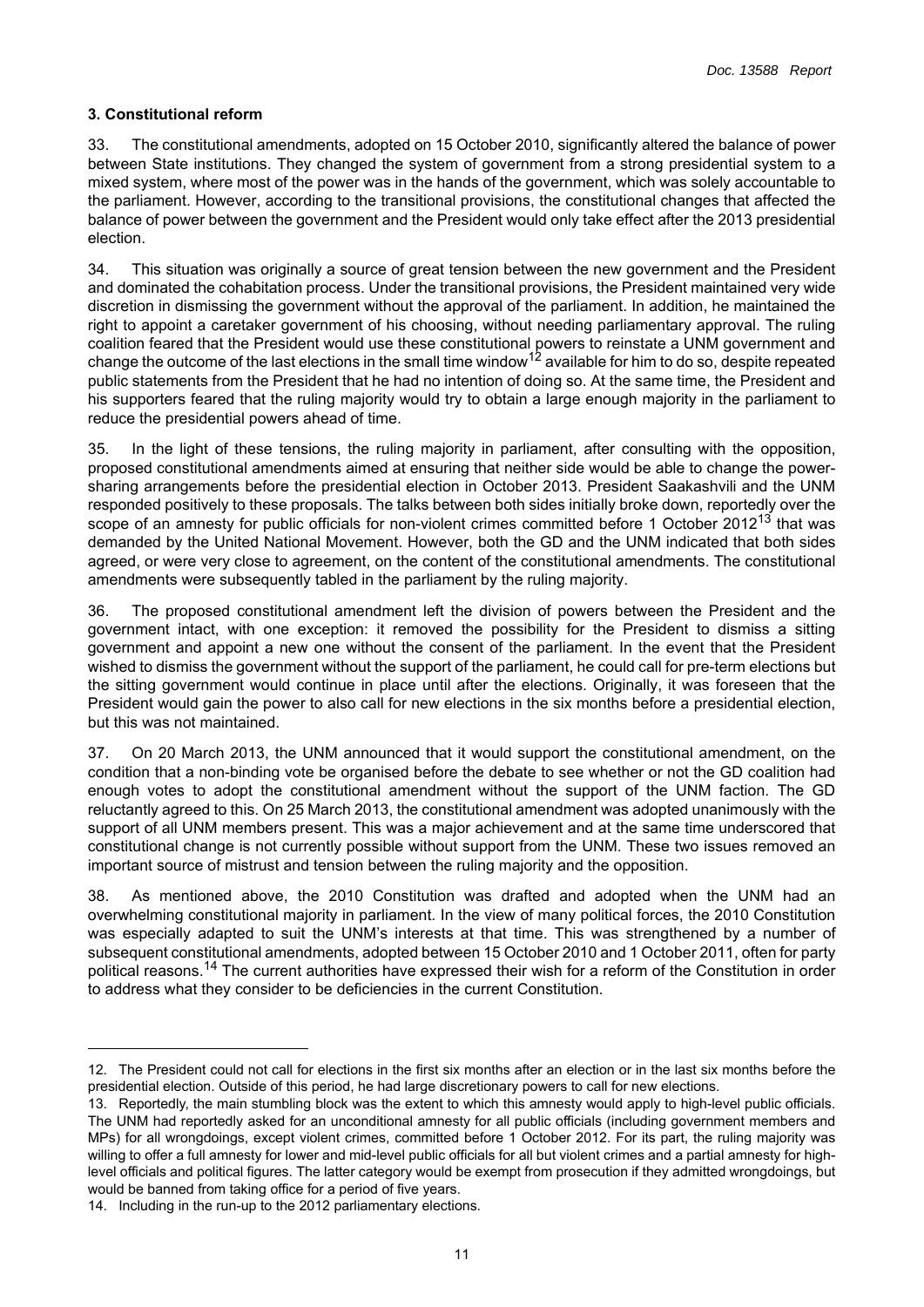#### *Doc. 13588 Report*

39. On 15 June 2013, the ruling majority proposed a number of amendments to the Constitution dealing, *inter alia*, with double citizenship and public functions, confidence votes in the government, approval of the State budget and the requirements for changing the Constitution. The authorities stated that they wanted these amendments to be adopted before the 2010 Constitution came fully into effect, as it would require a threefourths majority to change the Constitution. Most of these amendments were not controversial and were supported by the UNM. However, one set of amendments, which would alter the majority for constitutional amendments after the presidential inauguration, was strongly opposed by the opposition

40. On 31 July 2013, the authorities requested an opinion of the Venice Commission on these amendments. In its opinion,<sup>15</sup> the Venice Commission concluded that there were no objections from a legal point of view to most of the proposed changes, although in relation to the provisions regarding the adoption of the budget, the Venice Commission felt that these weakened the budgetary powers of the parliament. With regard to the proposed change of the majority vote needed to change the Constitution, the Venice Commission was more critical. While it noted that there were no clear European standards for such provisions, it emphasised that European standards and best practice would suggest that a reasonable compromise should be found between the need for flexibility for constitutional reform on the one hand, and constitutional stability on the other. In this respect it was felt that the three-fourths majority that would come into force after the presidential inauguration was indeed high and could inhibit constitutional reform. At the same time it was felt that a two-thirds majority in one vote could undermine constitutional stability, especially in the current political context in Georgia. The Venice Commission therefore recommended introducing provisions which would require two votes with a twothirds majority at a three-month interval in order to change the Constitution. In the event, the amendment to change the constitutional majority was not tabled and, following the inauguration of President Margvelashvili, a three-fourths majority is now needed to change the Constitution.

41. On 27 December 2013, the Georgian Parliament established a special State Commission for Constitutional Reform. This commission, chaired by the Speaker of the Parliament, is composed of members of both the majority and the opposition in the parliament, representatives of non-parliamentary parties and civil society, as well as legal experts. It held its inaugural meeting on 3 March 2014. During the meeting, the Speaker stressed that the authorities had no predetermined outcome in mind for the constitutional reform, but that it was important to start the discussions on the territorial structure of the State and not to make that subject hostage to the ongoing situation regarding Abkhazia and South Ossetia. From the side of the opposition, Mr Davit Bagradze stressed that all "positive changes" to the Constitution proposed by the State Commission would be supported by the opposition in the parliament.

42. The authorities have indicated that they will propose amendments to the Constitution that would allow the seat of the parliament to be moved back from Kutaisi to Tbilisi, given the logistical difficulties of having the seats of government and parliament in two different cities. This is a highly symbolic, and therefore potentially contentious, issue, especially for the previous UNM authorities.

43. In our 2011 report, we already expressed our concern about a number of provisions in the 2010 Constitution that made the system vulnerable to inter-institutional conflict, especially when a President and government do not share the same political priorities and direction, which unfortunately was the case during the cohabitation period. We therefore call on the State Constitutional Commission and the parliament to adopt amendments that strengthen the separation of powers between the different branches of government and that remove the vulnerability of systemic inter-institutional conflict.

44. Another issue that will need to be addressed in this context is electoral reform. In the past, we have suggested the adoption of a regional–proportional election system, as that was supported by the overwhelming majority of political forces in Georgia. In addition, the current disparity in the size of the election districts runs counter to European standards and needs to be addressed. This reportedly may involve changing the Constitution.

45. On 28 March 2014, Prime Minister Garibashvili announced that the government would propose an amendment to the Constitution to prohibit same-sex marriages. We hope that the government will seriously reconsider its position on this issue and call on the parliament not to adopt any amendments to the Constitution that would include such provisions.

<sup>15.</sup> CDL(2013)038.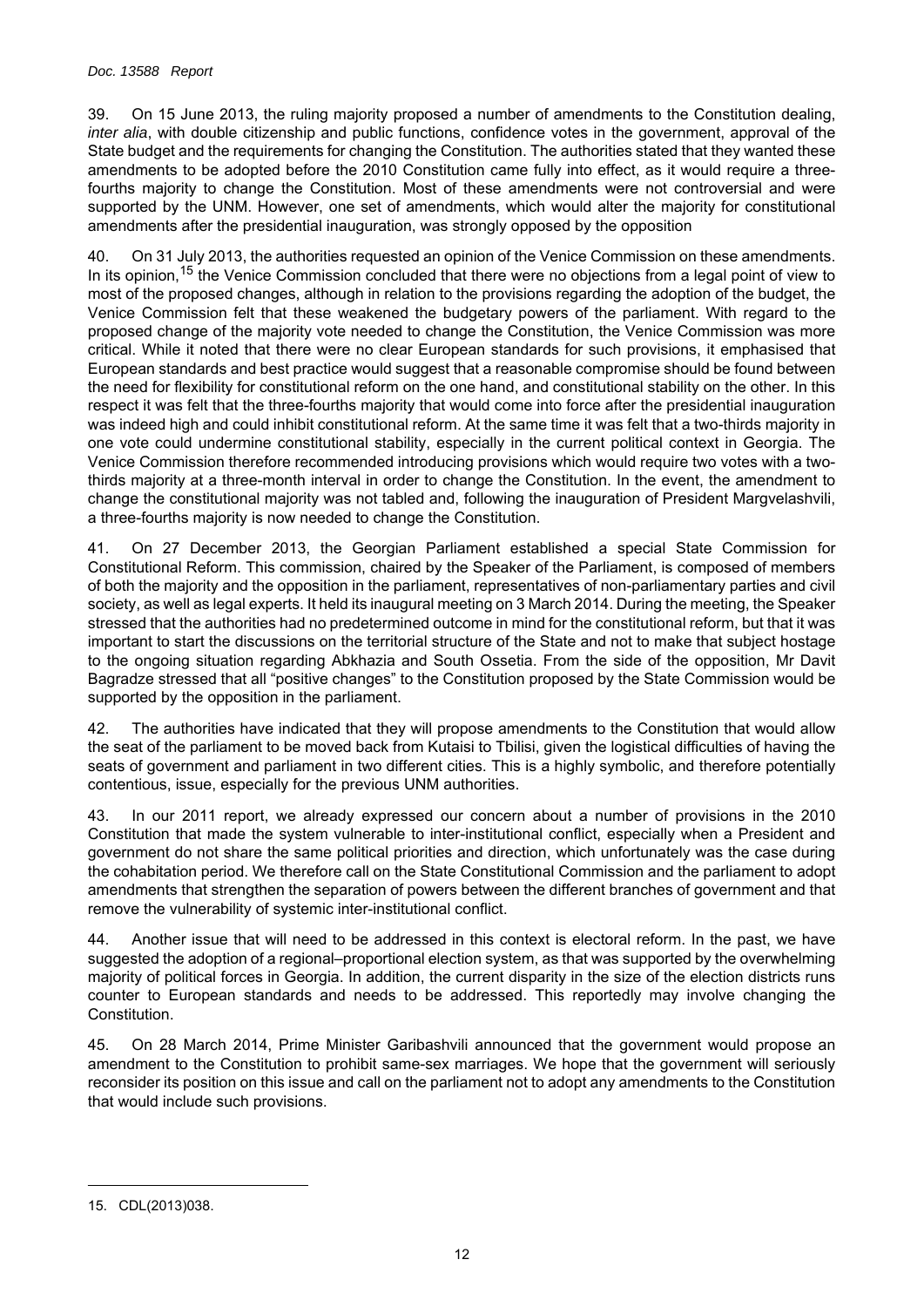46. We expect the Georgian authorities to closely co-operate with the Venice Commission in the drafting of the constitutional amendments and to ask for a formal opinion of the Venice Commission on these amendments before they are tabled in parliament.

# <span id="page-12-0"></span>**4. Judicial reform**

47. The independence of the judiciary and the administration of justice in Georgia have been long-standing points of concern for the Assembly. As mentioned in our 2011 report to the Assembly, the criminal justice system was largely prosecution-driven and the judiciary was under the control of the then ruling majority. This lack of independence of the judiciary and occasional interference in the justice system actually hindered, and possibly even undermined, several important reforms initiated by the previous government in this field. The absence of an impartial judicial arbiter negatively affected public trust in the independence of the justice system and fairness of governance.

48. The authorities have declared that reform of the justice system, with a view to making it truly independent from any political influence, be it from parliament or from the executive, is one of their main priorities. An ambitious reform package has been drafted by the Ministry of Justice. Most interlocutors have expressed their satisfaction with these reforms and underscored their pertinence for ensuring the independence of the judiciary and the pre-eminence of the rule of law.

49. An important component of the judicial reform package was the reform of the High Council of Justice, which is central to the new government's efforts to depoliticise the justice system. The original draft prepared by the Ministry of Justice proposed a new composition formula that would abolish the four seats filled by MPs as well as the two presidential appointees. In addition, court chairpersons and their deputies, as well as chairpersons of chambers and collegiums, would be barred from being elected to the High Council of Justice by the Judicial Conference.<sup>16</sup>

50. The reform of the High Council of Justice was understandably politically sensitive and controversial, especially in the context of the reported abuses of the system under the previous government. On 3 December 2012, the authorities thus requested the opinion of the Venice Commission on the amendments to the organic law of Georgia on the courts of general jurisdiction. In addition, following a request by the Monitoring Committee, the authorities agreed to delay adopting these amendments until the opinion of the Venice Commission had been received.

51. The Venice Commission adopted its opinion<sup>17</sup> at its plenary meeting on 8 and 9 March 2013. In the view of Venice Commission, the proposed amendments improve the law on the judiciary overall and bring it closer to European standards, including guaranteeing the independence of the judiciary.

52. According to the Venice Commission, the amendments on the composition of the High Council of Justice address several existing shortcomings and represent progress over current legislation. However, it considered that the proposed ban on chairpersons of courts and chambers being elected to the High Council of Justice was overbroad. Instead, the Venice Commission suggested limiting the number of court and chamber chairpersons on the High Council of Justice to a maximum number and allowing chairpersons elected in surplus of this quota the option of resigning from their position as court chairperson after their election. In addition, in order to further reduce the chances of politicisation of the High Council, the Venice Commission recommended that those of its members that are elected by parliament be elected by a two-thirds majority, including a fail-safe mechanism against possible political deadlocks or obstruction.

53. A controversial issue was the early termination of the mandates of the then sitting members of the High Council of Justice that was foreseen in the draft law. In this respect, the Venice Commission expressed its concern that the early termination of the mandates of the members of the High Council of Justice as a result of these amendments could undermine the independence of the judiciary, creating a precedent that could be used by any new government that has sufficient votes in parliament to change the composition of the High Council of Justice. It therefore recommended that the current members, with the exception of those who in the view of the Venice Commission were appointed in violation of the rules by the Judicial Conference, would be allowed to finish the remainder of their term on the Council.

<sup>16.</sup> The Judicial Conference is the self-governing body of Georgian judges.

<sup>17.</sup> Document CDL-AS(2013)007.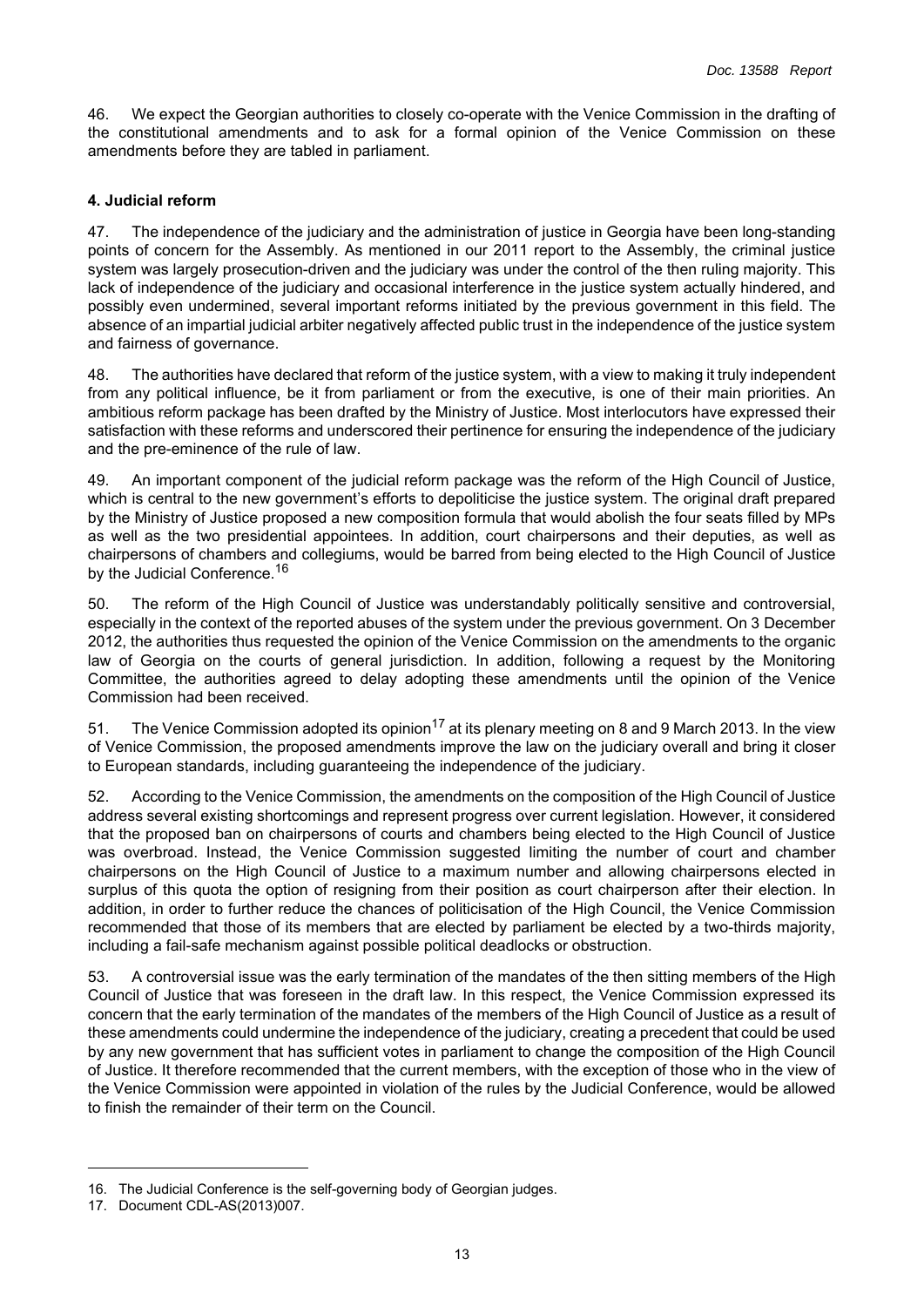#### *Doc. 13588 Report*

54. On 19 March 2013, the Ministry of Justice tabled with the parliament revised amendments to the organic law of Georgia on the courts of general jurisdiction, on the basis of the opinion of the Venice Commission. The revised amendments incorporated all but two of the Venice Commission's recommendations. Only the proposal that the parliament elects its appointees with a two-thirds majority was not taken into account and, more importantly, the provision that terminated the mandates of the members of the High Council of Justice upon the enactment of the new composition was maintained. The authorities argued that delaying the implementation of the new composition of the High Council of Justice was in contradiction with the overall objective of depoliticising the High Council.

The amendments to the organic law of Georgia on the courts of general jurisdiction were adopted by the parliament on 5 April 2013. During the debates in parliament, it was decided after all to implement the Venice Commission's recommendation to elect the six members appointed by the parliament with a two-thirds majority. However, in order to avoid a possible deadlock, for four of these seats, a simple majority would be sufficient in the second round of voting, in the event none of the candidates obtained the required two-thirds majority in the first round of voting. For the two remaining places, a two-thirds majority would be needed in all rounds of voting, which meant that, in the current parliament, these vacancies can only be filled with the support of the opposition. While we fully understand the need for a fail-safe mechanism to avoid deadlocks, we would suggest that the parliament consider requiring at least two rounds of voting, with sufficient time for negotiations in-between, before lowering the threshold from a two-thirds majority to a simple majority for its appointees. This should facilitate and encourage agreement between the ruling majority and the opposition on the members of the High Council of Justice elected by the parliament. The bill was vetoed by President Saakashvili on 23 April 2013, but the parliament overturned his veto on 1 May 2013, and it was given force of law by the Speaker of the Parliament.

56. On 10 June 2013, the Judicial Conference elected its seven members on the 15-member High Council of Justice. On 14 June, the parliament elected four of its six appointees in a second round of voting with a single majority. The other two vacancies could not be filled as the UNM was boycotting the vote and therefore the two-thirds majority to fill these vacancies could not be obtained. Taking into account the criticism of the Minister of Justice regarding the members elected by the Judicial Conference, it seems that the fears that the reforms would result in a control of the ruling majority over the High Council of Justice are unfounded.

57. On 4 October 2013, the parliament adopted an amendment to the law on the judiciary that introduced a three-year probationary period (the maximum allowed under the 2010 Constitution) for judges before they can be appointed for life. This probationary period is also applicable for sitting judges (who are currently appointed for a ten-year period) before they can be appointed for life. The Chairperson of the High Council of Justice (and Chairperson of the Supreme Court) cautioned against adopting this amendment as did several civil society and expert groups. It should be noted that the Venice Commission, in its opinion on the 2010 Constitution (as well as with regard to similar legal provisions in other countries), has criticised long probationary periods, which can affect the independence of the judiciary. We therefore urge the parliament to substantially lower the probation period in line with European standards.

58. On 26 December 2013, the parliament agreed to postpone the introduction of a legal provision in the criminal procedure code that would allow only courts to compel witnesses to be questioned and testify before it. As a result, the old provision, dating from 2009, that allows prosecutors to force persons to testify, remains in force. We regret that the implementation of the new provision, which removes the possibility of undue pressure by the prosecution, has been postponed several times, first under the UNM and later under the Georgian Dream authorities.

59. The law on administrative offences continues to be a point of concern. According to this law, people can receive up to 90 days' detention for administrative offences. The possibility of prison sentences for administrative offences, especially of such long duration, has repeatedly been criticised by Georgia's international partners, including by the Venice Commission and the Assembly. Given the numerous allegations that prison sentences were used as an illegal coercive instrument, we would recommend that the parliament revise the law with a view to abolishing prison sentences for administrative offences.

60. Many interlocutors have reported that there seems to be less political interference in the work of the courts and that the judiciary has become increasingly more independent, including in relation to the prosecution, which has been a point of concern in previous reports. This seems to be confirmed by the court proceedings against former government members, where requests of the prosecution have regularly been denied. There has been a decrease in the granting of pre-trial detention by the courts, combined with a decline of requests by the prosecution service. According to the authorities, in the first half of 2013, the prosecution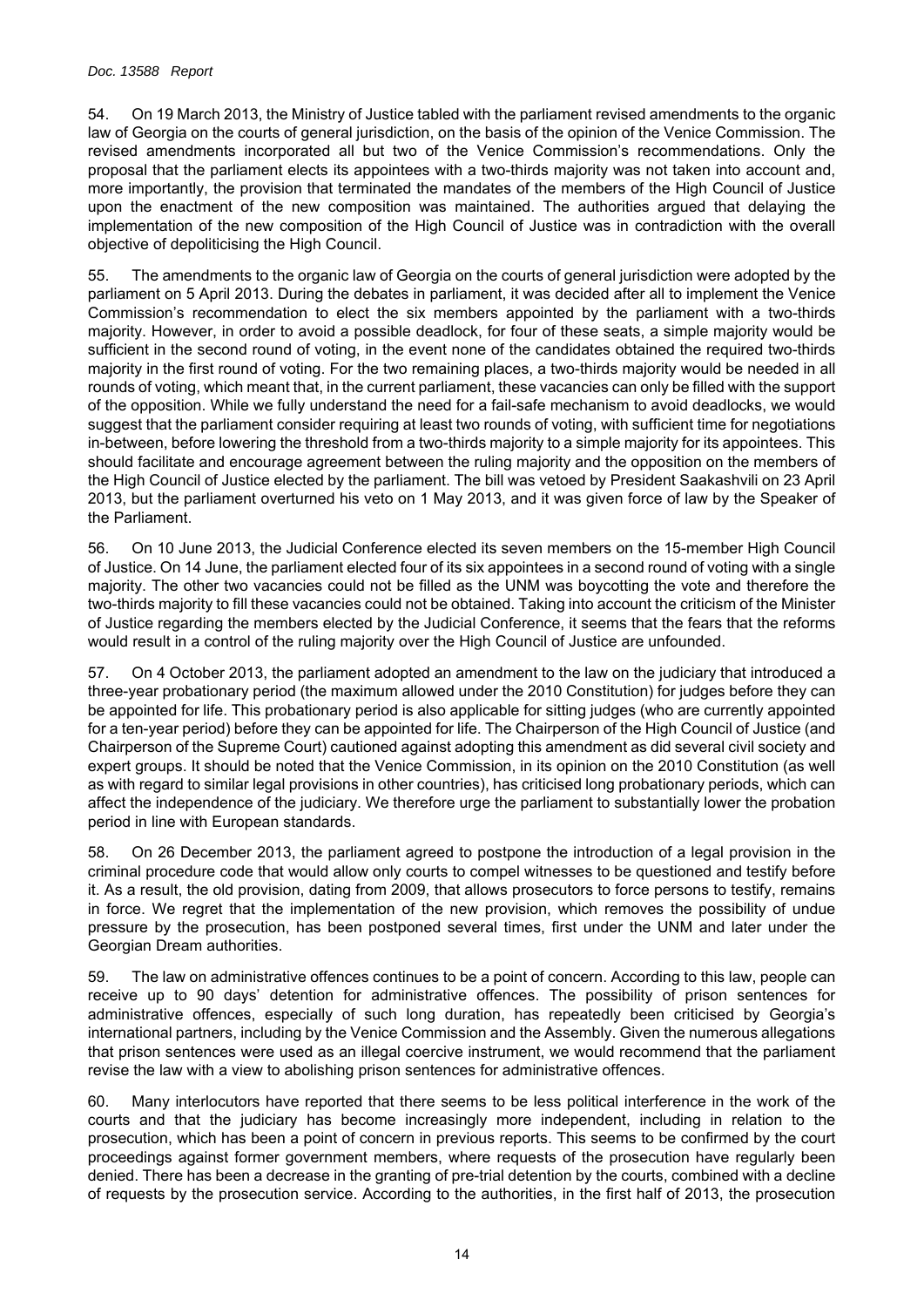service made 9% fewer requests for pre-trial detention than in the same period the previous year, and only 46% of the requests for measures of constraint, such as pre-trial detention or bail, were granted by the courts. However, despite this positive trend, the use of pre-trial detention is still too widespread in Georgia. We wish to underscore that, in line with European standards, pre-trial detention should only be used as a last resort when there is a clear risk of absconding, interference with the course of justice, or serious risk that the person will commit a serious offence or pose a threat to public order. Guidelines need to be developed by the authorities for the prosecution and the courts that will ensure that pre-trial detention is applied in full adherence with the requirements of Article 5 of the European Convention on Human Rights (ETS No. 5) and Committee of Ministers Recommendation Rec(2006)13 on the use of remand in custody, the conditions in which it takes place and the provision of safeguards against abuse.

61. Despite overall improvements, the justice system is still too prosecution-driven, often with too little respect for the presumption of innocence. This was also highlighted during the legal proceedings against former government officials. In addition, the manner in which witnesses and suspects are summoned and interrogated by law-enforcement bodies, especially by the financial police, have raised questions. In this context, it should be noted that a large number (more than 300) of the current prosecutors are implicated in the complaints made by citizens with regard to miscarriages of justice, which are still being investigated by the Prosecutor General. It is clear that further reforms are necessary, including of the prosecution service, to ensure that all legal proceedings take place in full accordance with the requirements of the European Convention on Human Rights and other European standards and principles.

62. The role and controversial use of the law-enforcement agencies under the previous government has been a point of strong criticism in Georgia. In response, the new authorities have embarked on a far-reaching reform of the law-enforcement sector. The Constitutional Security Department and the Special Operations Departments, which were widely accused of being responsible for alleged wrongdoings in the past, were abolished and, on 4 October 2013, a new law on the police was adopted that, *inter alia*, provided a coherent legal framework for an impartial and politically independent police force in line with European standards. In addition, on the same date, a law on international law-enforcement co-operation was adopted by the Georgian Parliament. A code of ethics for the Georgian police was also drawn up by the Ministry of Internal Affairs in cooperation with the Council of Europe. These reforms are to be welcomed.

## <span id="page-14-0"></span>**5. Media reform**

63. The authorities have embarked on a far-reaching reform of the media environment, including the public broadcaster. These reforms – which addressed shortcomings in the media environment as noted, *inter alia*, by the Assembly – were unnecessarily politicised, especially with regard to the reform of the public broadcaster, as a result of the tense political climate before the presidential election.

64. Since 13 April 2011, a group of independent media experts (Media Advocacy Group) has been working on proposals for the reform of media legislation in Georgia. Their proposals dealt with such issues as licensing procedures, media pluralism, independence of the media and the functioning of the public broadcaster. In early March 2012, the Media Advocacy Group published a proposal for a number of amendments to the media law that were taken on board and tabled by the ruling majority in the parliament.

65. International election observation missions lauded the public broadcaster for its impartial broadcasting and news coverage during the 2010 local and 2012 parliamentary elections. However, public polls commissioned by the National Democratic Institute (NDI) have shown that, over recent years, public trust in the public broadcaster has remained very low, and that it is mostly seen as a mouthpiece of the authorities. This low level of public trust has resulted in calls for the reform of the public broadcaster by the new authorities, but also by civil society organisations, including by the Media Advocacy Group, the group of independent experts which drew up proposals for the reform of the media legislation.

66. The amendments to the Law on Broadcasting, which were adopted by the parliament on 1 June 2013, stipulate a reduction in the number of members of the board of trustees of the public broadcaster from 15 to nine and propose a new mechanism for their appointment. Previously, the board members were appointed by the President, who had large discretion in his choice. Under the new procedure, two members are appointed by the parliament on proposal of the ombudsperson, three on proposal of the majority in the parliament, three on proposal of the minority and independent MPs and one on proposal of the Adjara Regional Council.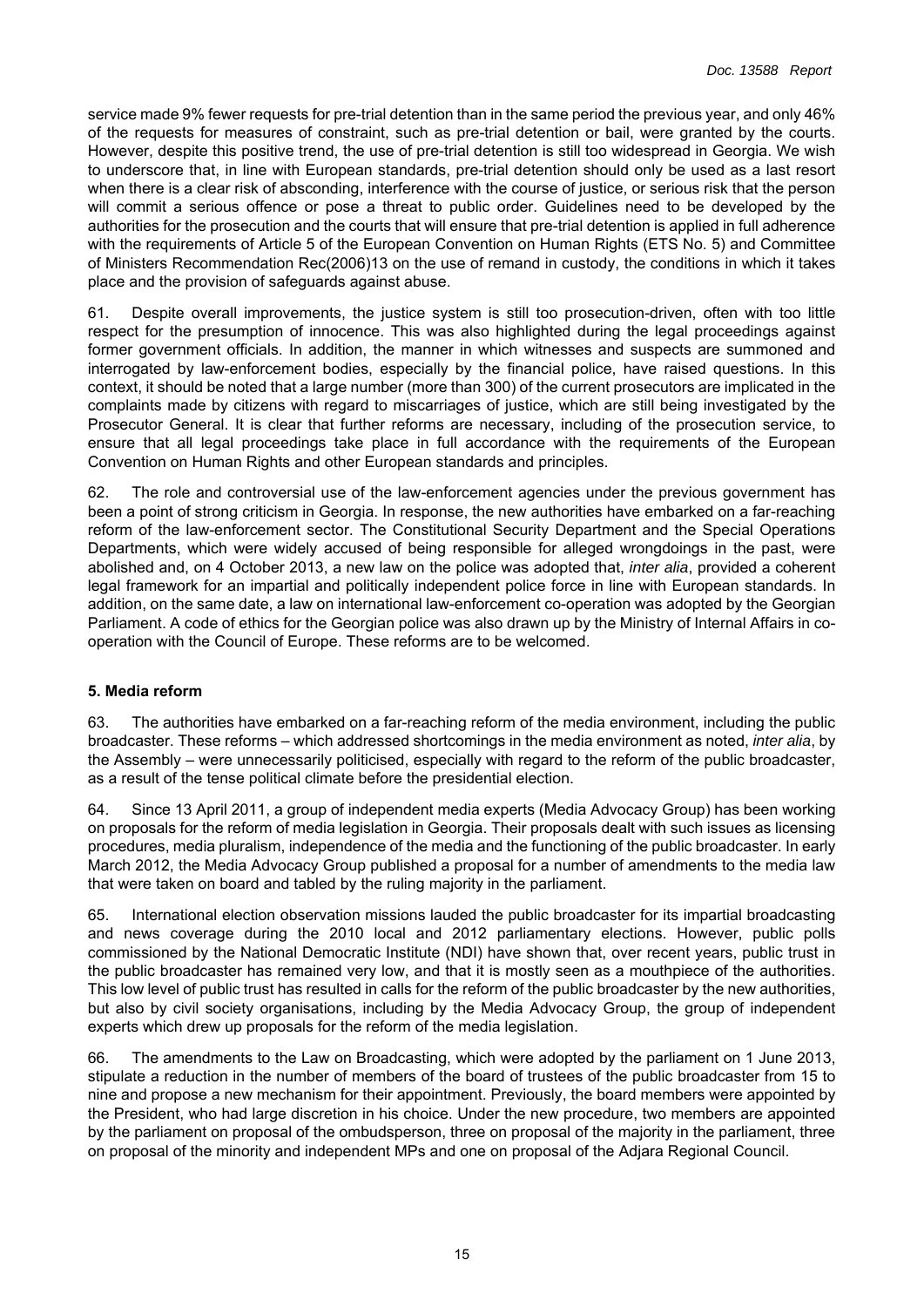#### *Doc. 13588 Report*

67. The Representative for the Freedom of the Media of the Organization for Security and Co-operation in Europe (OSCE) commissioned an independent expert assessment of the amendments to the Law on Broadcasting. This report considered that the amendments were an improvement over previous legislation and in line with international standards. The provisions governing the appointment process of the board of trustees were welcomed, but the report recommended adopting transitional measures with regard to the change of board of trustees of the public broadcaster, especially in the light of the, at the time upcoming, presidential election. In response, the parliament decided that the changes to the board of trustees would only take effect on 1 January 2014, namely after the presidential election had taken place. However, on 4 October 2013, two members of the board of trustees resigned, depriving it of its legal quorum to make decisions. Therefore, on 13 November 2013, the parliament adopted an amendment to the Law on Broadcasting that would allow the procedures for the appointment of a new board of trustees to start earlier than foreseen, on 25 November 2013.

On 27 December 2013, following the selection procedure stipulated by the law,<sup>18</sup> the parliament failed to appoint a new board of trustees, as neither the ruling majority nor the opposition managed to select the full number of candidates they were entitled to by law. In addition, of the six candidates who were proposed (two by the UNM, one by Georgian Dream, two by the public defender and one by the board of the Adjara public broadcaster), only three were confirmed by the parliament, bypassing the recommendations of the selection commission, which had reportedly executed its work in an impartial and professional manner. Regrettably, on 23 January 2014, the parliament again failed to appoint the board of trustees when it rejected two candidates proposed by the UNM and the candidate proposed by the Adjara Regional Council, and only appointed the second candidate nominated by the public defender. In addition, the parliamentary majority did not nominate the additional two candidates for its quota and  $a -$  last minute  $-$  third candidate nominated by the opposition was rejected on procedural grounds.

69. The failure to select the board of trustees was strongly criticised by the OSCE Representative for Freedom of the Media and by civil society organisations. These developments are also of concern to us, as it is a clear indication that the Georgian Parliament, from the side of both majority and opposition, intends to politicise the composition and work of the board of trustees and ultimately the work of the public broadcaster. We strongly believe that the public broadcaster and its governing bodies should be independent and impartial, and free from political interference. The media law should be amended in such a way that the parliament is obliged to appoint the candidates nominated by the four entities that have the right to nominate from a pool of candidates selected by the public selection commission after an impartial and transparent competition. In this respect, we also find it questionable that the national parliament can invalidate, *de facto*, the choice of a candidate made by another legislative body, namely the Adjara Regional Council.

70. A new completion for candidates for the remaining five seats on the board of trustees was announced on 11 March 2014. However, on 11 April 2014, the Constitutional Court ruled unconstitutional the provisions that terminated the previous board of trustees before its term was over. It is not clear how the parliament will address the ruling by the Constitutional Court.

71. On 17 April 2014, the parliament appointed three more members to the board of trustees, as proposed by the ruling majority and by the Adjara Regional Council. However, it rejected the two candidates proposed by the opposition.

72. The public broadcaster has amassed a considerable debt vis-à-vis the State, reportedly in contravention of its statutes. On 14 December 2012, the Director of the public broadcaster presented his resignation. He denied allegations that he had been put under pressure or that his resignation was the result of the financial audit of the public broadcaster. On 26 December 2012, the board of trustees appointed Mr Giorgi Baratashvili, a long-standing employee of the public broadcaster as its new Director.

73. On 1 March 2013, the director of the public broadcaster fired the head of the news service, allegedly over biased reporting against the authorities (the head of the news service was employed shortly afterwards by the Mayor of Tbilisi). In reaction, the board of trustees fired Mr Giorgi Baratashvili. He appealed to the court against his dismissal and was reinstated by court order. On 6 September 2013, the board of trustees fired Mr Baratashvili for a second time, this time on the grounds that he had failed to provide the board with sufficient information relating to programming and the budget. His dismissal followed the controversial cancellation by

<sup>18.</sup> The candidates are selected by a non-partisan nine-member committee, composed of media and civil society representatives.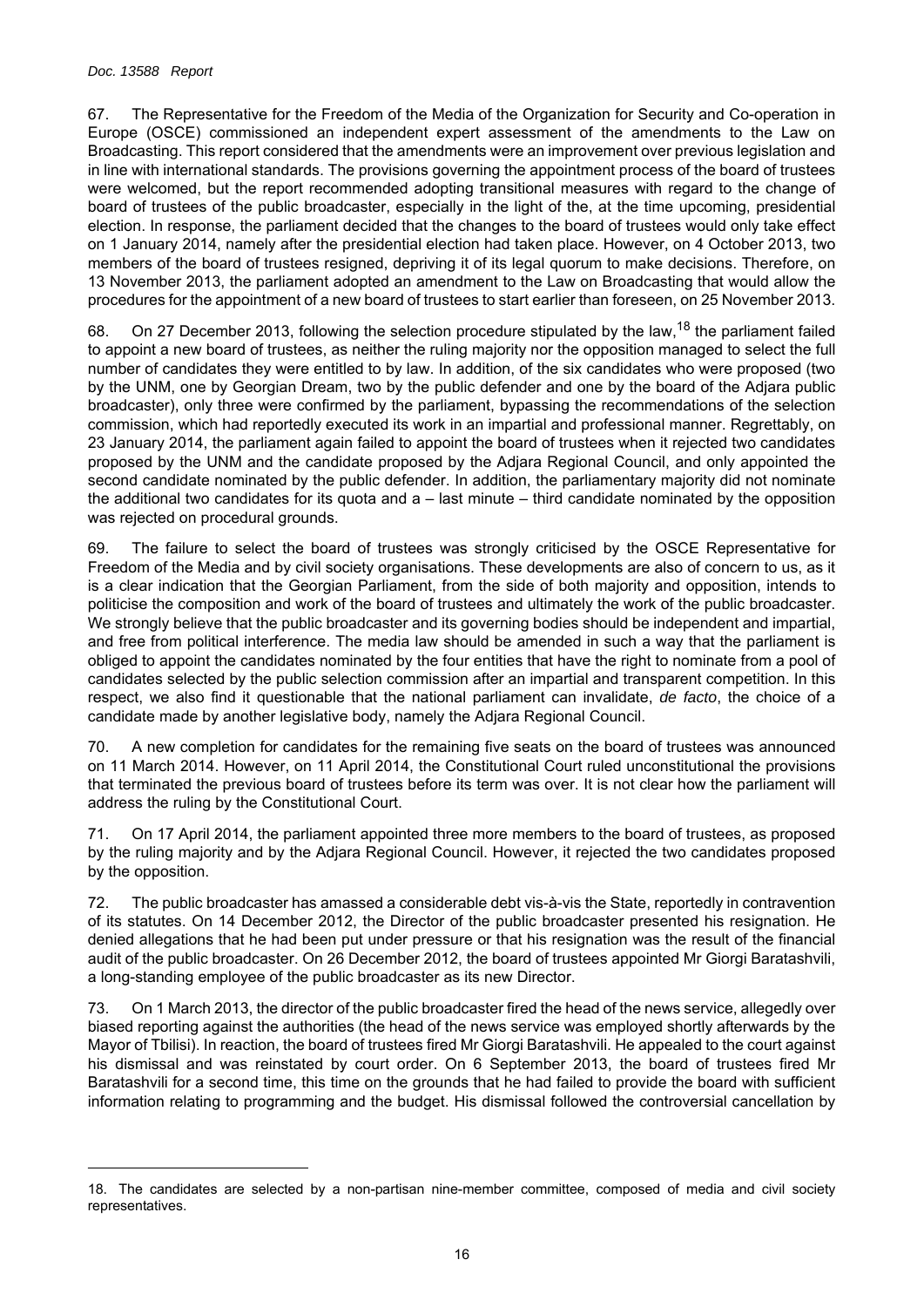Mr Baratashvili of two popular talk shows of two anchors who are considered close to the previous authorities. In a public statement, civil society organisations called on the public broadcaster to "overcome partisan games".

74. In our view, the ongoing standoff between the board of trustees and the director of the public broadcaster underscores the politicisation of the public broadcaster and shows a clear need for the parliament to appoint, without delay, an impartial, professional and independent board of trustees that will leave the public broadcaster free from political interference and interests.

75. Transparency of media ownership continued to be a problem in Georgia for much of the reporting period, despite legislation adopted in November 2010 that prohibits offshore companies from owning more than 10% of a holder of a Georgian broadcasting license. Transparency International reported in 2012 that many media outlets were still owned by shell companies. In its report of 16 April 2014, Transparency International noted that media ownership was now far more transparent, with only one media outlet, Tabula, continuing to be owned by an offshore company. The report notes that most media conglomerates operating in Georgia have strong links to either the UNM or to Georgian Dream.<sup>19</sup>

76. On 7 March 2013, the parliament decided to set up an investigation commission into "serious allegations" about the functioning of the Georgian National Communications Commission (GNCC), which is the licensing authority for the media and electronic communications sectors, and responsible for the oversight of this sector. The allegations partially centred on the conflict of interest of the Head of the GNCC, Irakli Chikovani, who was also owner of a major advertising company, whose activities he was charged to oversee as head of the GNCC.20 Mr Chikovani resigned from his post on 15 April 2013. The parliamentary investigation commission was established on 1 May 2013 and published its report on 31 October 2013, which concluded, *inter alia*, that the GNCC lacked transparency and impartiality.

# <span id="page-16-0"></span>**6. Local authority reform**

77. Local authority reform and the reform of the territorial organisation of the country have been a declared priority of the new government. To this end, the government tabled, on 23 November 2013, a draft for a new organic law on local self-government. This law was fiercely criticised by conservative groups and the Georgian Orthodox Church for giving too much power to local and regional governments, which in their view would undermine the unity of the State. In reality, the fact that the provisions of the new law would, *de facto*, give increased rights of self-government to distinct compact ethnic and religious minorities, seems to have been the underlying reason for this criticism.

78. On 13 December 2013, the parliament passed in first reading, and on 24 January 2014 in second reading, a watered-down version of this draft law. The revised bill dropped the proposal for elected governors and local councils at the level of villages. In addition, the number of self-governing cities was reduced in comparison with the original draft, from 18 to 12. However, it is important to note that, even if watered down, the law still contains several important improvements over previous legislation, some of these addressing recommendations made by the Assembly in previous resolutions. Importantly, the new law introduced the (direct) election of the mayors of 12 towns (prior to this law only the Mayor of Tbilisi was directly elected) as well as the *gamgebeli*21 of all municipalities.

79. Some provisions are of concern, especially those that allow local councils – *sakrebuli* – to start impeachment procedures against elected mayors and *gamgebeli*. This raises questions with regard to democratic principles. In our view, impeachment procedures, including the grounds on which they can be started, should be clearly circumscribed by law.

80. The law on local authorities has a considerable impact on the context and conditions for local elections. Reportedly, most discussions in parliament focused on the election system for local authorities. The threshold for mayors to be elected in the first round was increased from 30% to 40%, although it fell short of the 50% demanded by civil society. In addition, the threshold for a party to enter local councils was lowered from 5% to 4%.

<sup>19.</sup> Transparency International, "Who Owns Georgia's Media?", April 2014.

<sup>20.</sup> Mr Chikovani is also former General Director and co-owner of the Rustavi 2 television station.

<sup>21.</sup> Head of the municipality executive. This post is left over from Soviet times.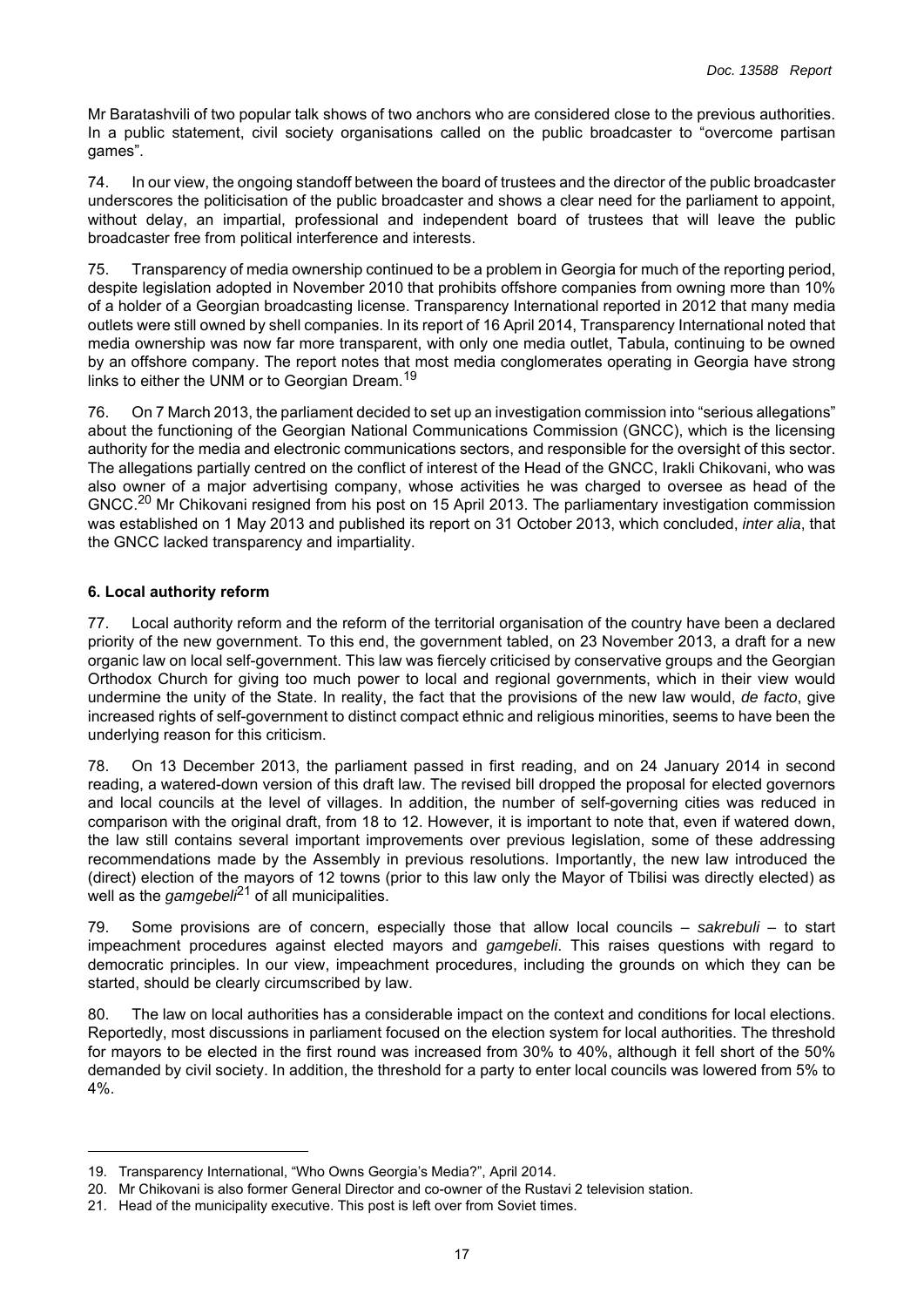81. The law was adopted on 5 February 2014, only four months before local elections were due to take place. While we welcome the positive changes that are part of this new law, we regret that it was adopted so close to the local elections, given the impact of this law on these elections.

## <span id="page-17-0"></span>**7. Undue pressure on local government officials**

82. Following the 2012 parliamentary elections, there were numerous changes in local governments when mayors and local councillors resigned or switched sides. There were several allegations, some of them substantiated, that these changes were the result of undue pressure being exerted on UNM officials by supporters of the new ruling majority.

83. Allegations have also been made that the MPs that were elected as UNM MPs but who either did not join, or left, the UNM faction afterwards, did so under pressure of the ruling majority. During our visit to Georgia, from 8 to 11 April 2013, we met with the members of the "independents" faction in the parliament. All of them strongly denied that pressure had been exerted on them. According to them, they were *de facto* independent candidates who had agreed to run under the UNM banner during the last elections. Party allegiance was therefore not an issue and, according to them, after the elections they felt that they could represent the interest of their voters better by not joining any of the factions. They asserted that party allegiance was similarly not very strong at the local level, which could partly explain the switching between parties of local councillors and officials.

84. Several of the cases where councillors and mayors have formally switched sides may be indicative of the still continuing habit among some local officials of supporting the ruling power, whoever that may be. However, we have received reliable reports of other cases that seem clearly to be the result of coercion. While resignations and switching between parties is part of the democratic process, it is unacceptable if this is the result of duress.

85. The Georgian Dream leadership concede that local supporters have put pressure on local officials to resign or switch sides, but deny that this was centrally organised or sanctioned. Moreover, they assert that, even if politically questionable, none of the calls on the local authority members has been outside the limits of the law. However, even if the ruling majority did not centrally organise or sanction these activities, in our view it also did not do much to resolutely stop such lamentable practices. On several occasions we urged the ruling majority to make unambiguous public statements to their supporters that undue pressure on local officials belonging to the opposition would not be tolerated. Prime Minister Ivanishvili announced that he would establish a task force under direct responsibility of the Prime Minister to investigate all allegations of undue pressure on local officials with the aim of stopping and remedying such practices when necessary. Until now, we have received no indications that such a task force has been set up. This is regrettable as, if established, such a task force would send a strong preventive signal to party activists from all sides that undue pressure on local officials will not be tolerated.

86. Civil Society organisations have reported that close to 2 000 ordinary employees of ministries and agencies and local government administrations have been dismissed, including, allegedly, for political reasons. In this context we wish to emphasise the importance of a non-politicised and impartial civil service. The dismissal and hiring of government employees, be it at national or local level, on the basis of party affiliation undermines such an impartial and professional civil service and is unacceptable. All allegations of political dismissal and hiring should be properly investigated and remedied where necessary.

87. During the campaign for the presidential election, there were several reports of attacks on, and violent disturbances of, UNM campaign activities by supporters of the Georgian Dream coalition. A limited number of people were arrested by the police for these incidents and given negligible fines of GEL 100 each, which raised questions about effective deterrence and punishment.<sup>22</sup> As a result, the 2013 Human Rights Report of the US State Department concluded that the government's respect of the fundamental human right of freedom of association was selective. Regrettably, such incidents were also witnessed during the campaign for the local elections that took place on 15 June 2014. We call on the authorities to promptly take all necessary measures to bring such practises, which have no place in a democratic society, to an immediate halt.

<sup>22.</sup> Country reports on Human Rights Practices for 2013, Georgia 2013 Human Rights Report, section 2.*b*, United States Department of State; See also the European Commission's report on the implementation of the European Neighbourhood Policy in Georgia in 2013, p. 10.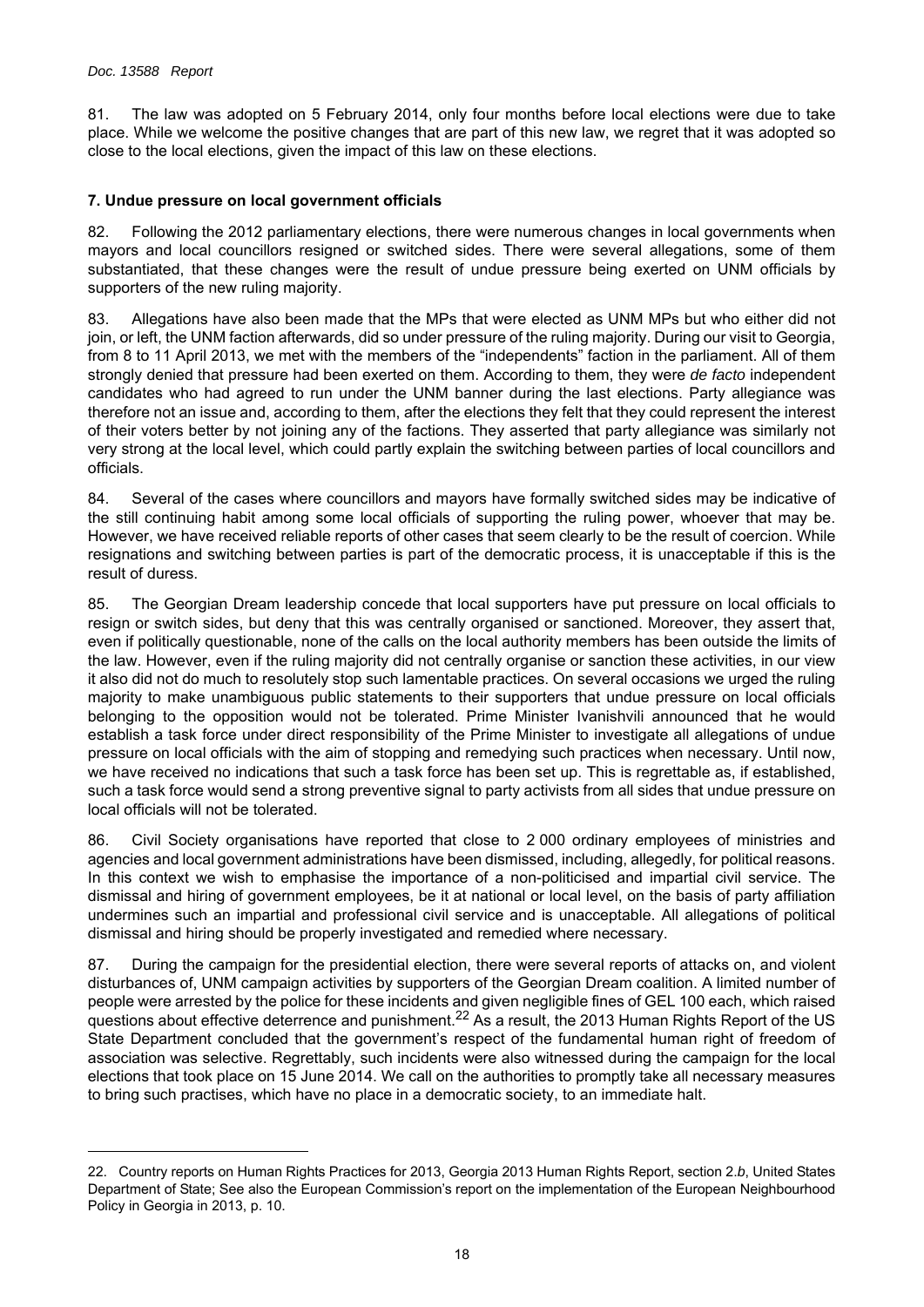88. On 31 March 2014, a UNM MP, Nugzar Tsiklauri, was reportedly attacked by unknown assailants. The UNM blamed the ruling majority for this attack, but did not offer proof for these allegations. The public defender and civil society organisations called on the authorities to fully and transparently investigate the attack in order to dispel any allegations that it was politically motivated. The attack was strongly condemned by the authorities and in particular by the Speaker of the Parliament, Davit Usupashvili, who promised a prompt investigation into this incident.

89. In the weeks before the local elections of 15 June 2014, a significant number of opposition candidates, mostly from the UNM but also from the Christian Democratic Party and Ms Burjanadze's United Opposition, withdrew their candidatures, allegedly under pressure.<sup>23</sup> On 30 May 2014, leading civil society organisations issued a statement about the pattern of the withdrawal of candidates, allegedly under pressure, that could result, in some municipalities, in the full election list of these parties being invalidated.<sup>24</sup> The authorities, through the Inter Agency Task Force on Elections, announced a full investigation into these allegations. It is clear that, if proven true, such a pattern of withdrawals under duress would negatively affect Georgia's democratic credentials.

# <span id="page-18-0"></span>**8. Prosecution of former government members and ministerial officials**

Following the 2012 parliamentary elections, more than 20 000 complaints were lodged with the prosecutor general by citizens claiming to have been victims of abuses committed by, or under, the previous authorities. More than 4 000 claims concern allegations of torture and ill-treatment in prisons, while more than 1 200 concern violations of property rights and approximately 1 000 complaints were filed against in total 322 prosecutors by persons claiming that they were forced to accept plea-bargain agreements.

91. The authorities announced that the "restoration of justice" would be one of their key priorities and underscored that there would be no impunity for former officials for past abuses. In the following months a number of leading members of the former governing party and ministerial officials were arrested for alleged crimes committed under their responsibility during their tenure in office. The United National Movement has decried these arrests as political prosecutions and as revanchist justice. For its part, the authorities have stressed that no selective or political motivated justice is taking place, or will take place, in Georgia, but that these people are accused of serious ordinary crimes,  $25$  for which the authorities have sufficient proof to warrant an investigation or initiate prosecution.

92. In support of their position, the authorities point to the fact that both the Minister of Defence and the Minister of Justice left the country in a hurry the day after the elections, as did a number of high-level officials from the Ministry of the Interior. While the former Minister of Defence voluntarily returned to Georgia, the others are still on the run and are the subject of an Interpol Red Notice.

93. There has been some confusion regarding the number of former officials concerned by these investigations. Until now, 35 officials of the former authorities have been charged with criminal offences. Of these, 14 are in pre-trial detention, 13 have been released on bail, one was released without restrictive measures, five have fled the country and three have been convicted, one of whom was pardoned<sup>26</sup> by President Saakashvili. In addition, charges have been brought against a considerable number of former civil servants.

94. The allegations of selective and politically motivated justice and revanchist policies by the new authorities are of concern. In addition, they considerably raise emotions and tensions in an already politically tense climate, which is not beneficial for the political environment and democratic development of the country.

95. The most publicised cases against former UNM government officials are those against former Minister of Defence Bacho Akhalaia, former Prime Minister and Interior Minister – and current UNM Secretary General – Vano Merabishvili, and former Tbilisi Mayor Gigi Ugulava, who were all influential members of former President Saakashvili's inner circle.

<sup>23.</sup> More than 30 opposition candidates allegedly withdrew under pressure.

<sup>24.</sup> Election lists for local elections should consist of at least 10 candidates in municipalities with less than 75 000 inhabitants and at least 15 candidates in municipalities with more than 75 000 inhabitants.

<sup>25.</sup> The charges range from premeditated murder, torture and inhuman treatment to exceeding official functions and obstructing the work of a journalist.

<sup>26.</sup> Mr Bacho Akhalaia was pardoned by President Saakashvili after being convicted for inhumane treatment of inmates, but he remains in pre-trial detention for other charges.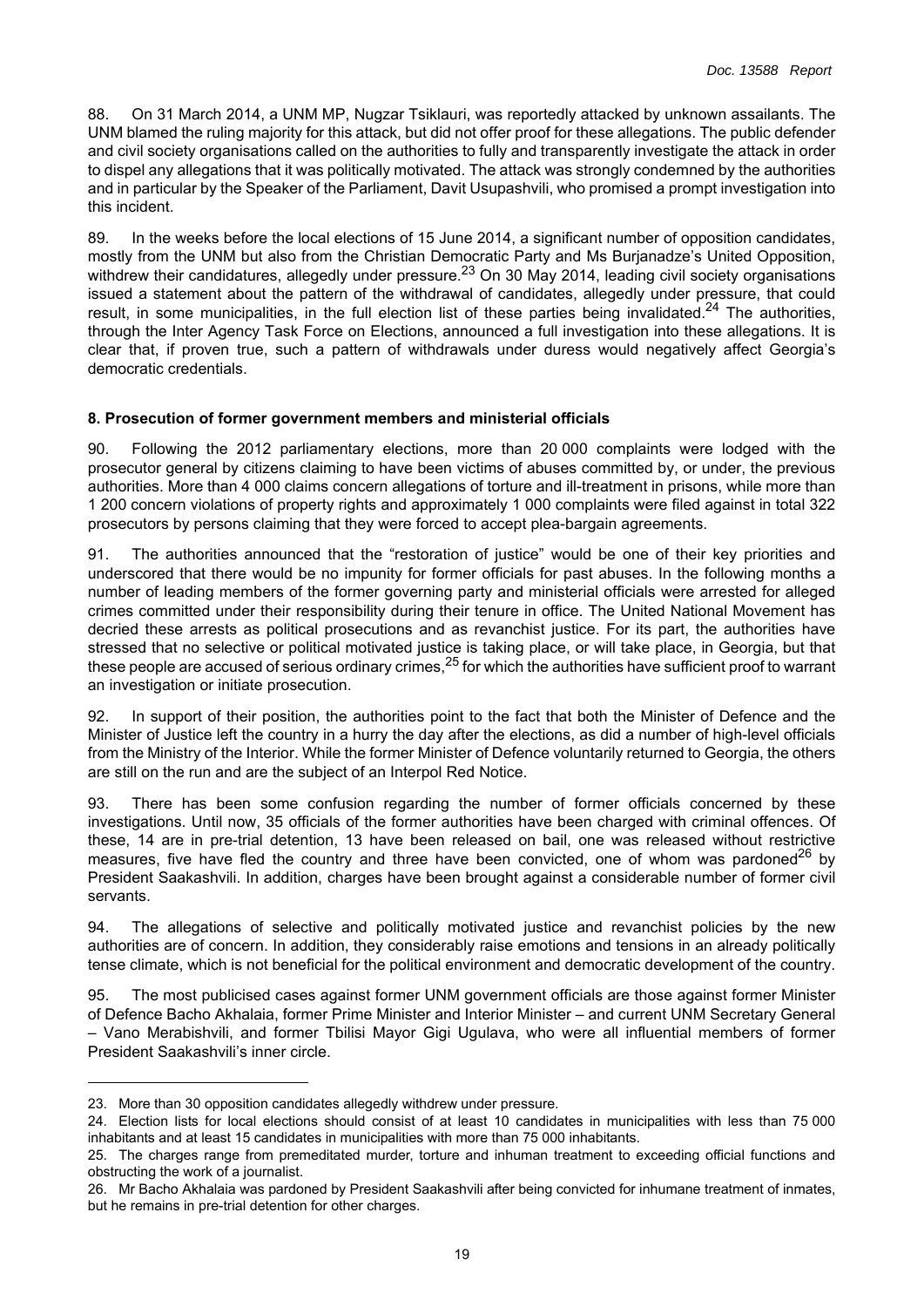96. In November 2012, former Minister of Defence Bacho Akhalaia was charged with "exceeding official powers" in relation to alleged abuse of soldiers, as well as illegal deprivation of freedom. Later that month, charges of torture were added in relation to a separate case of alleged abuse of servicemen. On 1 March 2013, a separate case was opened against Mr Akhalaia for abuse of power on the grounds that he allegedly beaten up several prisoners when he was chief of the prison system, which eventually lead to the notorious prison riots in 2005. On 25 October 2013, additional charges were brought against him for giving "privileged" conditions in prison to four former interior ministry officials who had been convicted in the murder case of Sandro Girgvliani,<sup>27</sup> and, on 13 January 2014, additional charges of torture of prisoners were filed. The multiple cases brought against Mr Akhalaia are seen by the UNM as proof that the prosecution of him and other high-level UNM officials is politically motivated. In August 2013, Mr Akhalaia was acquitted of the original charges of abuse of soldiers and servicemen, but, on 28 October 2013, he was found guilty of inhumane treatment of prisoners and sentenced to three years and four months in prison. On 3 November 2013, in a controversial decision, Mr Akhalaia was pardoned by outgoing President Saakashvili. The prosecutor appealed against his acquittal for inhumane treatment of servicemen, but his acquittal was confirmed by the Court of Appeal on 17 April 2014. The verdicts in the other cases against Mr Akhalaia, who remains in pre-trial detention, are still pending at the moment of writing.

97. On 23 February 2013, the Mayor of Tbilisi, Gigi Ugulava, a close confidant of former President Saakashvili, was charged with misspending and embezzlement of State funds as well as with money laundering. A request by the prosecution to suspend him from his function as Mayor of Tbilisi and to ban him from leaving the country was originally rejected by the Tbilisi City Court, and confirmed on appeal. However, on 22 December 2013, the Tbilisi City Court suspended him from his function because of the charges of misspending public funds. The prosecution asserted that, by remaining in office, Mr Ugulava would potentially have been able to destroy evidence. A separate motion by the prosecution for pre-trial detention was declined. The decision to suspend Mr Ugulava, who had been elected as Mayor of Tbilisi, was made without hearing the oral arguments of the prosecution and defence, which led to allegations of politically motivated decisions by the courts. Mr Ugulava alleged that the judge in question made this decision under pressure from the head of the Ministry of the Interior's internal investigations unit. Civil society organisations called for the authorities to investigate these allegations transparently in order to avoid any doubts with regard to due process in this politically sensitive case. Mr Ugulava has filed an official complaint against his suspension with the Constitutional Court of Georgia. In our view, as a matter of principle, the suspension of an elected official by a court, without having been convicted of any crime, is of serious concern.

98. On 21 May 2013, former Prime Minister and Interior Minister, Vano Merabishvili, and former Minister of Health, Labour and Social Affairs, Zurab Tchiaberashvili, were arrested and charged with misusing and embezzling public funds in order to pay UNM activists during the 2012 parliamentary elections. On a separate count, Mr Merabishvili was charged with misappropriation of private property. The prosecution demanded pretrial detention for both men. However, the court in Kutaisi rejected the request of the prosecution with regard to Mr Tchiaberashvili, who on, on 23 May 2013, was released after posting GEL 20 000<sup>28</sup> bail. In the case of Mr Merabishvili, the court agreed with the prosecutor's arguments that, *inter alia*, as former Interior Minister, he would potentially be in a position to influence former subordinates in the law-enforcement agencies with the aim of impeding the investigation. Mr Merabishvili appealed this decision, but the appeals court in Tbilisi confirmed the decisions of the court in Kutaisi. On 28 May 2013, separate charges were brought against him in relation to the controversial breakup of a protest rally in Tbilisi on 26 May 2011. On 17 February 2014, Mr Merabishvili was found guilty of illegally funnelling GEL 5.2 million of public funds into the campaign budget of the UNM for the 2012 parliamentary elections, as well as the misappropriation of private property for personal benefit, and he was sentenced to a five-year prison term. Mr Tchiaberashvili was convicted of a lesser charge of neglect of official duty and given a GEL 50 000<sup>29</sup> fine. On 27 February 2014, Mr Merabishvili was sentenced to a prison term of four years and six months for exceeding official powers in relation to the breakup of the 26 May 2011 protests. Mr Merabishvili has appealed against both convictions. In addition, the court proceedings against him on charges in relation to the murder of Sandro Girgvliani are still proceeding.

99. On 17 December 2013, Mr Merabishvili claimed that he had been moved from prison at midnight to an unknown location where Prosecutor General Partskhaladze allegedly threatened to arrest his family members if he did not co-operate in the case of the death of former Prime Minister Zvhania. These allegations were dismissed by the Prosecutor General's Office as well as by the Prime Minister and Speaker of Parliament.

<sup>27.</sup> For more information on this case, see AS/Mon (2011) 24 rev 3, paragraphs 23 and 24.

<sup>28.</sup> Approximately €9 200.

<sup>29.</sup> Approximately €21 000.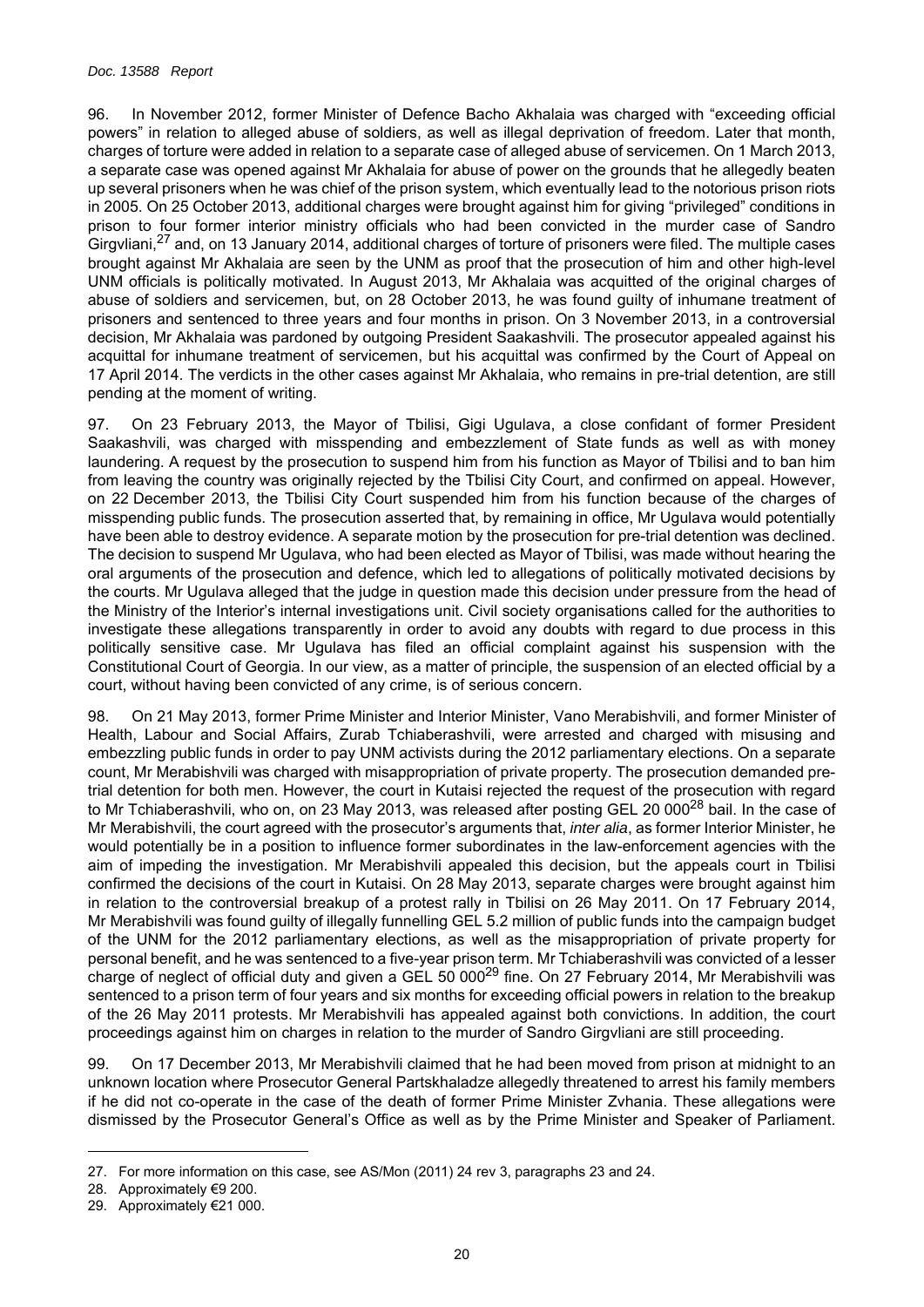Following a call by several civil society organisations, including Transparency International and the Georgian Young Lawyers' Association (GYLA), and the public defender, the Minister in charge of the penitentiary system announced, on 23 December 2013, that he had initiated a formal investigation into the claims by Mr Merabishvili. However, on 15 January 2014, he announced that the video records of the camera in Mr Merabishvili's cell had been destroyed as the camera records in a 24-hour loop.<sup>30</sup> As a result, there is no conclusive video evidence that can either support or contradict the allegations made by Mr Merabishvili. Taking into account the prisoners abuse scandal, it is clear to us that precise legal rules and procedures should be in place regarding the collection and keeping of video records in prisons. These are issues of serious concern. The allegations by Mr Merabishvili and the absence of a clear policy on the collection and keeping of video records in prisons need to be fully investigated. The Minister of Corrections informed us that video footage from CCTV cameras along the route from the prison does not seem to confirm the allegations made by Mr Merabishvili, and prison records do not show any movement of persons, Based on, *inter alia*, these findings, the Ministry of Corrections has concluded that the claims were unfounded and ceased further investigation.

100. On 22 March 2014, the Prosecutor's Office announced that it had subpoenaed former President Saakashvili, who currently resides in the United States, in relation to 10 different cases. Georgia's international partners, including the European Union and the US State Department reacted with concern to this subpoena for such a large number of different cases at the same time, which could create the impression of political retribution given the fragile state of Georgia's judiciary. On 27 March 2014, the Prosecutor's Office offered to interview former President Saakashvili – who had refused to return to Tbilisi for questioning – via video link or Skype. This was originally refused by Mr Saakashvili. However, on 29 March 2014, he announced, via Mr Ugulava, that he was ready to be questioned in court via video link.

101. On 16 January 2013, a draft amendment to the Criminal Procedure Code allowed for the possibility for former officials facing criminal charges to request a trial by jury. Jury trials were introduced by the former government as a measure to strengthen the impartiality of the justice system and are already available as an option for aggravated murder and sexual violence cases in the Tbilisi and Kutaisi city courts. This amendment gave defendants the free choice between a trial by jury or a trial by judges.<sup>31</sup> A controversial amendment was tabled in the parliament that would re-introduce the provision that requires the consent of the prosecutor for a trial by jury. However, this amendment was rejected in final reading by the parliament, which is to be welcomed.

102. We wish to emphasise that there cannot be any impunity for ordinary crimes including, or even especially, for government members and politicians, whether current or past. However, especially in the current political context, it is important that in the criminal cases against former government officials, any perception of politically motivated or revanchist justice is avoided. The authorities should therefore ensure that the legal processes are conducted transparently and in a way which fully respects Georgia's obligations under Articles 5 and 6 of the European Convention on Human Rights. Not only should selective or politically motivated justice not take place, it should also be seen as not taking place.

103. The authorities have emphasised on several occasions that they guarantee that the legal proceedings will be transparent, impartial and in full compliance with the European Convention on Human Rights. They have invited the international community, including the Council of Europe and its Parliamentary Assembly, to send observers to monitor the legal proceedings. The OSCE's Office for Democratic Institutions and Human Rights (OSCE/ODIHR) has monitored the trials against several prominent former government officials and will issue a report when the cases have been finalised. In addition, these proceedings are closely followed by the European Union's Special Adviser for Legal and Constitutional Reform and Human Rights in Georgia, Mr Hammarberg.

104. Given the political costs – in terms of controversy and antagonism – that each arrest and subsequent prosecution entails, the wisdom of prosecuting former government members and civil servants for even the smallest misdemeanours is questionable and should be discouraged. In that respect, the authorities have informed us on several occasions that they are willing to consider a full amnesty for lower and mid-level public officials for all but violent crimes and a partial amnesty for high-level officials and political figures. This was also part of the negotiations with the opposition in the context of the constitutional reform. We welcome such

<sup>30.</sup> Mr Merabishvili made his allegations three days after the incident was alleged to have taken place. In the view of the authorities, this delay was deliberate, as Mr Merabishvili, given his previous functions, should obviously have been aware that any recordings were deleted after 24 hours.

<sup>31.</sup> Previously, the prosecutor needed to give his consent to a trial by jury.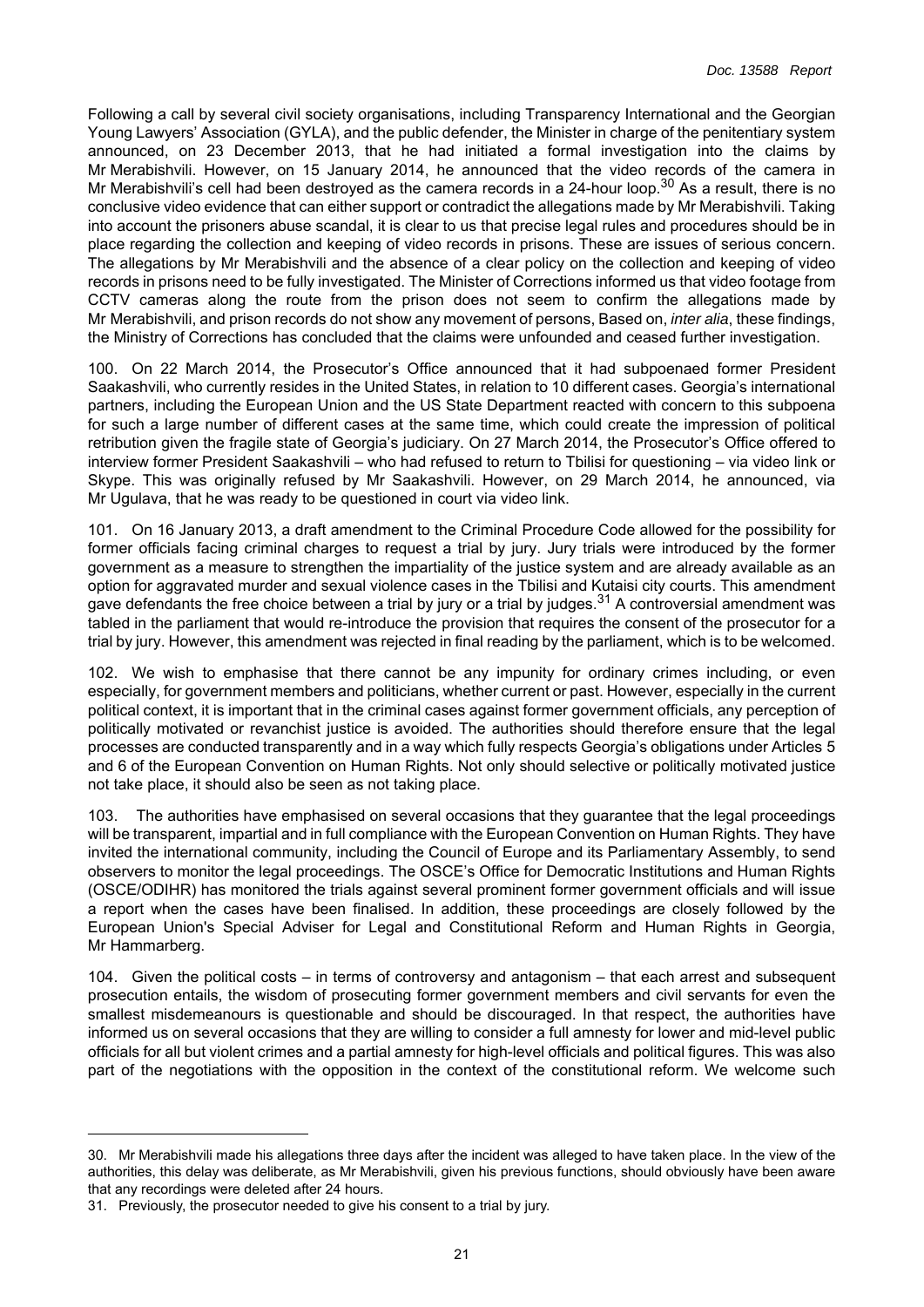initiative as it could considerably reduce tensions in the political system. In this context, we wish to emphasise that the principle of presumption of innocence should also in these cases be strictly adhered to, including, and especially, by current government officials, which unfortunately has not always been the case.

105. The legal proceedings against former government officials continued to be an issue during the election campaign for the local elections, as it did during the campaign for the presidential election. Therefore, on 14 April 2014, Prime Minister Garibashvili announced a moratorium on legal proceedings against former government officials during the campaign for the local elections that took place on 15 June 2014.

## <span id="page-21-0"></span>**9. Amnesty and review of possible miscarriages of justice**

106. The Parliamentary Assembly, as well as other international bodies and personalities, such as the Council of Europe Commissioner for Human Rights, have in previous reports<sup>32</sup> expressed their concern about the administration of justice and independence of the judiciary in Georgia. In our 2011 report to the Assembly, we expressed our continuing concern about "the pressure on the judiciary and limitations on the independence of the judiciary".<sup>33</sup> We also noted that: "Allegations are increasingly made, mainly by opposition parties, as well as some NGOs, that opposition figures and civil society representatives critical of the government, as well as their families are targeted by politically motivated criminal investigations and that political pressure and motivations have influenced the charges brought and the sentences passed."34 In the light of the deficiencies noted in relation to the administration of justice and the independence of the judiciary, we therefore noted that "[t]he borderline between uneven justice and selective justice is vague. The problems in the administration of justice could easily give credence, especially in the current charged political environment, to the allegations that political motivations can influence the application of justice in Georgia".<sup>35</sup>

107. On 5 December 2012, the parliament adopted a controversial resolution in which it recognised 190 persons as political prisoners and another 25 as "political exiles". This was strongly contested by the opposition which, understandably, objected to the notion that political prisoners existed during UNM's term in government. We are concerned that, by declaring persons political prisoners and exiles without proper judicial review, the parliament may have overstepped its constitutional role by directly interfering in what should be first and foremost a judicial process. Following international criticism, including from the Assembly, the Georgian authorities announced that they will not consider adopting another resolution declaring persons "political prisoners" to address what the parliament considers to be cases of miscarriage of justice.

108. A key policy of the previous government was its zero-tolerance policy towards crime. This zero-tolerance policy and the consecutive prison sentences that it entailed, compounded by the deficiencies in the administration of justice, led to Georgia having one of the highest per capita prison populations in Europe. This in turn has resulted in serious overcrowding of prisons which has given rise to human rights concerns. The human rights situation with regard to the exceptionally, if not excessively, high prison population came to the forefront with the prisoners abuse scandal that erupted in September 2012, when videos surfaced that documented the systemic mistreatment and torture of prisoners in a Georgian prison.

109. The reform of the prison service and a reduction in the number of inmates are therefore priorities for the new authorities. In order to do this, the parliament adopted an amnesty law that would release prisoners convicted for minor crimes and reduce sentences for recidivists and persons convicted of serious crimes. While the principle of reducing the prison population can count on bipartisan support, the amnesty law, which was adopted on 22 December 2012, was controversial because of the inclusion of the persons that had been declared political prisoners in the resolution that was adopted by the parliament on 5 December 2012. The inclusion of this provision in the amnesty law also raised legal issues, as it essentially adds an arbitrary list of individuals, convicted on widely varying grounds, to a general amnesty. This was also criticised by the Venice Commission in its opinion on the amnesty law.36 As a result of the amnesty, as well as successive pardons by former President Saakashvili and President Margvelashvili, the prison population in Georgia has been more than halved, to less than 10 000 prisoners.

<sup>32.</sup> See, for example, CommDH(2011)22 of the Council of Europe Commissioner of Human Rights, and Assembly [Resolution 1801 \(2011\)](http://assembly.coe.int/ASP/Doc/XrefViewHTML.asp?FileId=17976&Language=en).

<sup>33.</sup> [Doc. 12554](http://assembly.coe.int/ASP/Doc/XrefViewHTML.asp?FileId=12656&Language=en), paragraph 90.

<sup>34.</sup> Ibid., paragraph 153.

<sup>35.</sup> Ibid., paragraph 155.

<sup>36.</sup> Document CDL-AD(2013)009.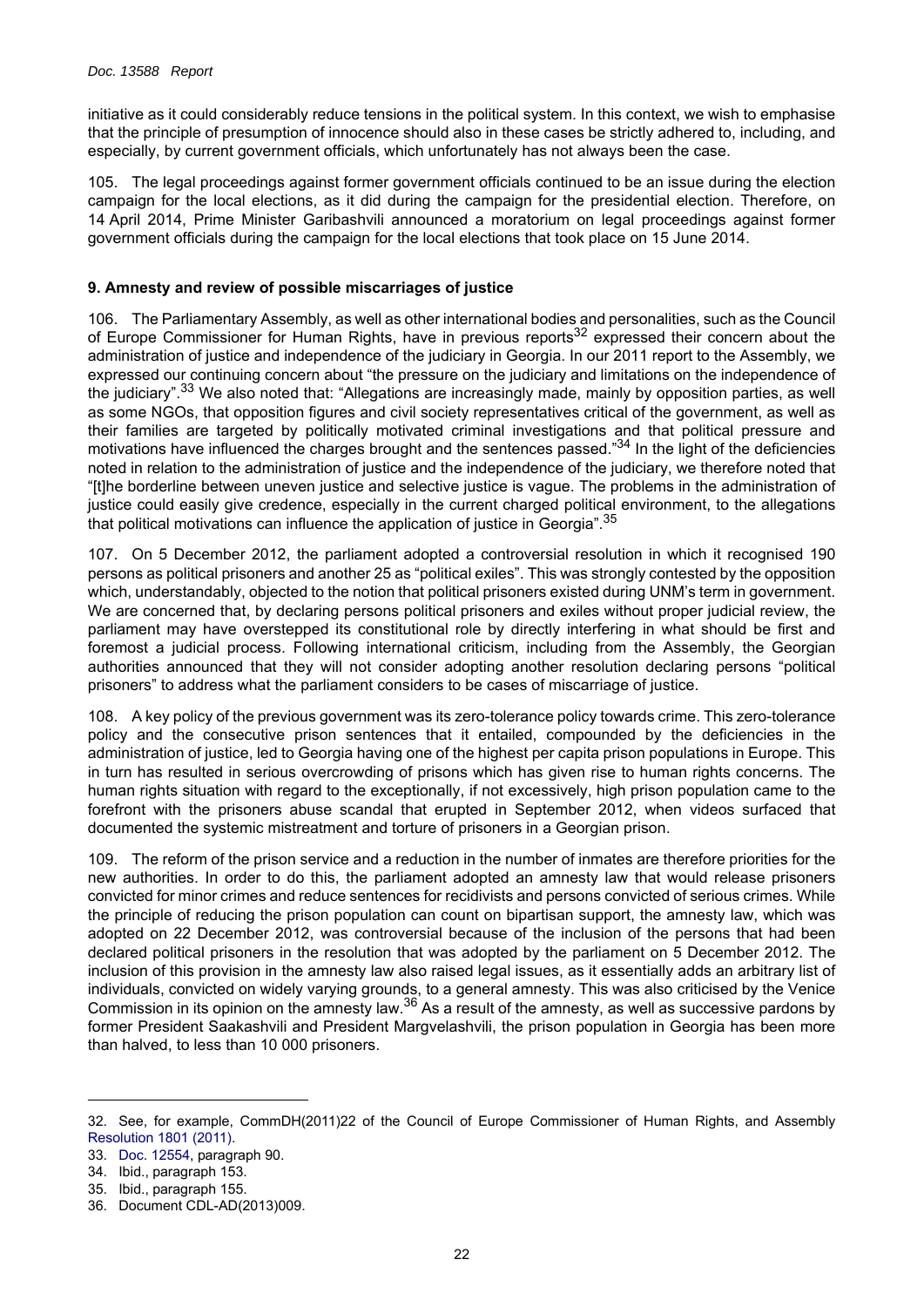110. The authorities have emphasised the need for an appropriate mechanism to review and, if necessary, address cases of miscarriage of justice. As justification for such a mechanism, they point to the over 20 000 complaints that have been filed with the Prosecutor's Office by Georgian citizens who claim that they have been victims of miscarriages of justice and abuse of the legal system by the previous authorities. These complaints include allegations of forced plea-bargaining, violations of property rights and ill-treatment while in prison. Even if many of these claims are unfounded, the sheer number of complaints and their pattern indicate that serious miscarriages of justice indeed took place on a more systemic level than previously realised. This is also confirmed by reports of several reputable Georgian non-governmental organisations (NGOs) as well as the public defender (Ombudsperson).

111. On 14 May 2013, the Minister of Justice requested the opinion of the Venice Commission on the draft law on the temporary State commission on miscarriages of justice of Georgia. In its opinion on this draft law, 37 the Venice Commission strongly criticised the idea that a non-judicial body would review cases in order to decide which cases should be re-opened by the courts, as this would infringe on the independence of the judiciary and the separation of powers.

112. We fully support the principle that alleged miscarriages of justice should be addressed and, where found, remedied. However, we emphasise that any mechanism established to do so should be a judicial procedure that fully respects the separation of powers, independence of the judiciary, and the obligations of Georgia under the European Convention on Human Rights. This was also stressed by Mr Hammarberg in his report "Georgia in Transition". Mechanisms to address miscarriages of justice that respect the above principles do exist in other countries, such as the United Kingdom and Norway, which could be examples for Georgia.

113. On 29 November 2013, the Minister of Justice announced that she would delay the setting up of a mechanism to deal with miscarriages of justice on the ground that the government did not have the financial resources needed to compensate persons whose claim of miscarriage of justice was upheld. However, on 14 April 2014, the Minister of the Economy, George Kvirikashvili, stated that the government was working actively with the Prosecutor General's Office on the issue of property confiscated under the previous government.

## <span id="page-22-0"></span>**10. Minority issues and repatriation of the Meskhetian population**

114. As already mentioned, intolerance and discrimination against minorities, especially sexual and religious minorities, which were largely absent from the official political discourse in the country, have become more prevalent in the recent period, which is very regrettable. Minority organisations reported that, while intolerant speech had indeed become more common in public discourse than was previously the case, the authorities continued in general to be open and committed to minority rights. We wish to express our concern about the increase, and apparent acceptance, of intolerant discourse and the number of initiatives, including by high-level members of the government, that would potentially limit the rights of minorities in Georgia. The proposal by the current Prime Minister for a constitutional ban on same-sex marriages<sup>38</sup> is a good example in this respect.

115. On 17 May 2013, a rally to mark International Day against Homophobia was violently attacked by participants in a counter demonstration organised by the Georgian Orthodox Church. The chaotic situation during these events raised questions about the preparedness of the police to respond to such violence. We strongly condemn the homophobic and blatant intolerance that have no place in a democratic society. We especially regret the participation of members of the clergy in this violence, given the high moral authority the Georgian Orthodox Church enjoys in Georgian society. We urge the Georgian authorities to prosecute all perpetrators in full compliance with the law. In that respect, we welcome the statement by the Georgian Prime Minister that there will be no impunity for the perpetrators of the violence on 17 May, whether they belong to the clergy or not. However, we regret that, until now, very few people have been formally charged for their role in the violence on 17 May, despite the existence of ample video recordings of the events on that day. This raises questions about the authorities' commitment to prosecuting the instigators and perpetrators of the violence that occurred. During our visit in January 2014, we were informed by the authorities that criminal proceedings had been started against some of the clergymen who had been involved in these violent incidents.

<sup>37.</sup> Document CDL-AD(2013)013.

<sup>38.</sup> Georgia's civil code already defines marriage as a union between a woman and a man.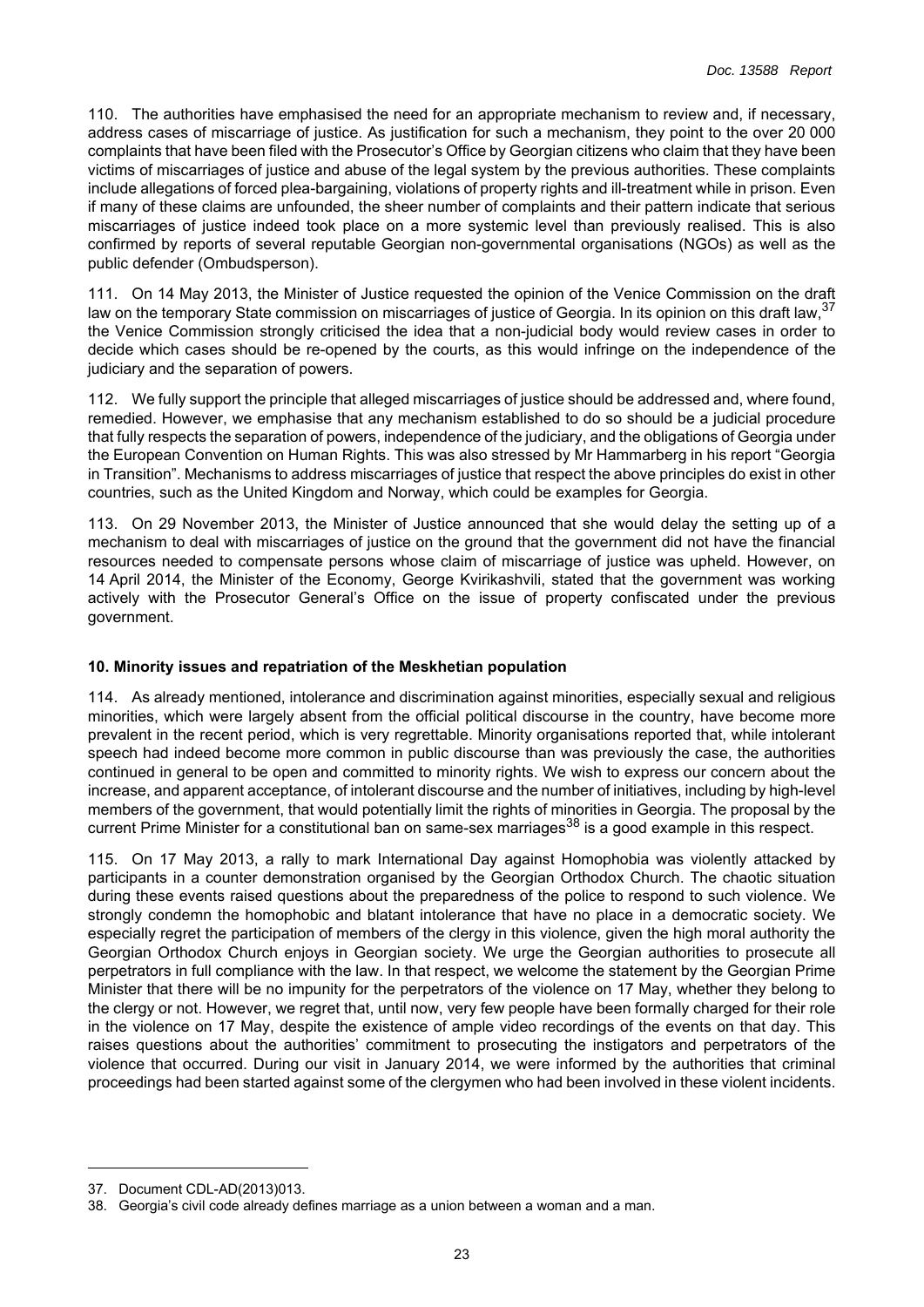116. There has also been a noticeable increase of intolerance against religious minorities, which is of concern. In the first half of 2013, there were several incidents of Georgian Orthodox groups preventing Muslim communities from holding prayer services. These incidents took place in, *inter alia*, Samtatskaro, Tsintskaro and Nigvziani.<sup>39</sup>

117. These incidents cumulated on 26 August 2013 with the dismantling by the police, on questionable grounds, of the newly build minaret of a mosque in Chela. Originally, it was thought that this was the result of a decision by the local *sakrebulo*, which had declared the construction of the minaret illegal and ordered its removal. However, it later became clear that its removal was ordered by the revenue service of the Ministry of Finance over alleged import violations. The removal of the minaret led to a number of protests against its removal, as well as against its possible reconstruction. These protest and counter-protests underline the continuing sensitivity of issues related to minority religions. The minaret was reinstalled on 28 November 2013. It is important that the authorities draw lessons from this incident and implement measures to avoid any repetition.

118. On 10 April 2014, the Georgian Government tabled with the parliament a draft law on "elimination of all forms of discrimination". The adoption of comprehensive anti-discrimination legislation was one of the European Union's requirements in the Visa Liberation Action Plan, in order for Georgia to be granted a visafree regime with the European Union. The draft law was criticised by a number of reputable civil society organisations as being watered down from the original draft prepared by the Ministry of Justice, which had received favourable comments from the international community. The draft law presented to parliament no longer foresees the establishment of a special inspectorate for the implementation of anti-discrimination legislation and now tasks the office of the public defender – reportedly without assigning extra resources to the office – to oversee this. In addition, the possibility of applying financial penalties for violators of the antidiscrimination law has been removed from the draft proposed to the parliament.

119. The anti-discrimination law was adopted in first reading on 18 April 2014. A major point of controversy in the draft law is the fact that it explicitly prohibits discrimination on the grounds of sexual orientation, which is opposed, *inter alia*, by conservative and orthodox groups in Georgian society. Many interlocutors expected that the law would undergo further amendments when adopted in second reading. The law was adopted on 2 May 2014 and came into force on 7 May. To our satisfaction, sexual orientation as a prohibited ground for discrimination was maintained in the law.

120. The issue of the possible signing and ratification of the European Charter for Regional or Minority Languages (ETS No. 148), which is an accession commitment of Georgia to the Council of Europe, created some controversy early in 2013. There is a considerable amount of incorrect information and misconceptions circulating in Georgia regarding the Charter. Part of society fears – incorrectly – that the signing and ratification of the Charter would weaken national unity and mean that courts would automatically hear cases, and city councils hold sessions, in all minority languages. Similarly, minorities fear – also incorrectly – that signing and ratifying the Charter would weaken the extensive policies that are already in place to protect minority languages and minority rights in Georgia. The authorities have emphasised that they remain committed to signing and ratifying the Charter, but that this needs to be a carefully planned process given the opposition to the Charter among several social forces. It should be noted that the legislation required to implement the Charter will be relatively modest given that many aspects of Georgia's language legislation already exceed the demands of the Charter. Taking into account the many misconceptions about the Charter that exist in Georgian society, we recommended that the authorities organise, jointly with the media and civil society, an awareness campaign targeted at the different stakeholders in this process, in order to clarify the provisions of the Charter and its requirements. We hope that this will allow Georgia to honour this accession commitment in the very near future.

121. We have continued to closely follow the issue of the repatriation of the departed Meskhetian population, which is also an accession commitment of Georgia. In total, 5 841 eligible applications for repatriation – concerning 9 350 individuals – have been received by the Georgian authorities. Approximately 1 500<sup>40</sup> repatriate statuses have been granted. However, only very few persons have actually repatriated until now. Various reasons were given for this, including the high cost associated with repatriation<sup>41</sup> for which no, or

<sup>39.</sup> Georgian Democracy Institute, Report on Human Rights and Freedoms, 2013, First Half-Year and Second Half-Year. 40. Figures of January 2014.

<sup>41.</sup> Including, reportedly, export fees charged by the countries of origin to allow repatriates to take their belongings with them out of the country.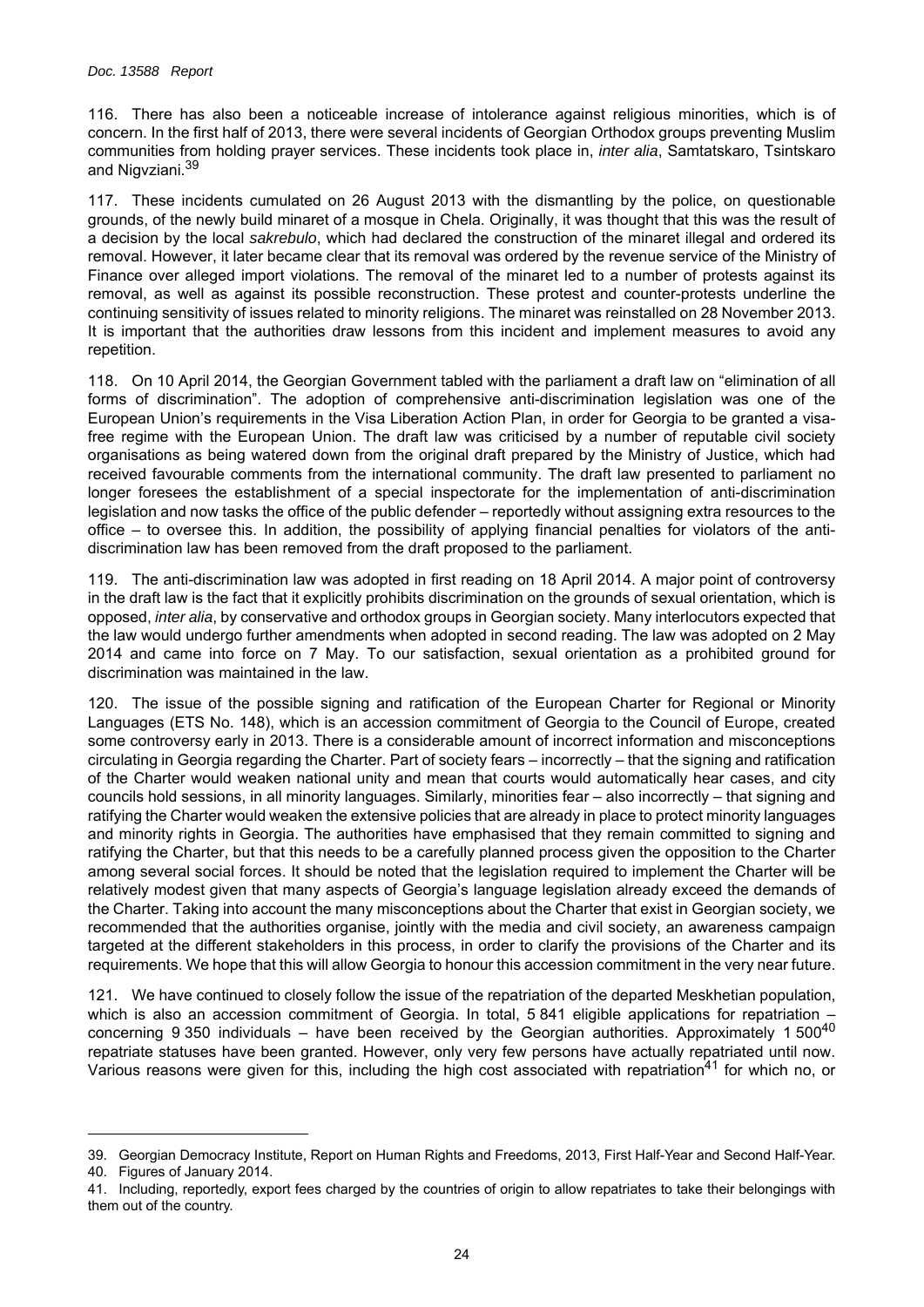limited, financial assistance is available. Of those having received repatriate status, only very few have been granted citizenship.42 Until now, the repatriation programme seems to have been mostly focused on providing repatriate status, and not on facilitating the actual repatriation itself.

122. On several occasions, we have urged the authorities, current and previous, to develop a comprehensive repatriation strategy. After the change of government, the co-ordination for the repatriation of the deported Meskhetian population moved from the National Security Council to the Ministry of Internally Displaced Persons from the Occupied Territories, Accommodation and Refugees. The State Minister for Reconciliation and Civic Equality informed us that the development of a comprehensive repatriation strategy, as suggested by us, is one of the main priorities of the inter-agency task force set up to co-ordinate the Meskhetian repatriation. We suggested that the authorities negotiate the removal of any barriers to repatriation that may exist in countries of origin within the Council of Europe framework.

## <span id="page-24-0"></span>**11. Illegal surveillance**

123. In August 2013, the Ministry of the Interior announced that it had found in several locations more than 24 000 illegal video and audio tapes which had been made by law-enforcement officials without court authorisation and in contravention of the law. The contents of the recordings indicate that they were made for political purposes, including for blackmailing. The sheer extent of this politically motivated illegal surveillance constitutes a systemic violation of Article 8 of the European Convention on Human Rights.<sup>43</sup>

124. A special ad hoc committee was established to investigate this illegal surveillance. This committee recommended that the illegal recordings be destroyed after the investigation was completed. The recordings were subsequently destroyed on 5 September 2013, although illegal copies of these recordings may continue to exist in private hands. On 27 July 2013, an amnesty was adopted by the parliament for those who were involved in illegal surveillance as well as for those who voluntarily hand over any illicit copies of the recordings within three months of the amnesty declaration. On 12 May 2013, a deputy Minister of the Interior was dismissed and arrested after leaking one of these videos targeting a critical journalist. This incident underscored the danger of these recordings and of the possible existence of illicit copies.

125. The potential for massive illegal surveillance continues to be a point of serious concern. Despite statements to the contrary, the new authorities do not seem to have introduced any large-scale systemic changes to the surveillance capabilities of the law-enforcement agencies. For instance, equipment that gives the Ministry of the Interior direct access to private communications of citizens continues to be in place at the telecommunications operators. The authorities have established an independent data protection inspector, but this is not enough. Comprehensive legislation needs to be adopted to regulate data collection and surveillance by the authorities. On 6 March 2014, a large group of reputable civil society organisations started a campaign called "This affects you", which aims to establish proper legal oversight over the authorities surveillance capabilities. In response, the authorities have indicated that they were preparing a draft package of laws that will increase judicial oversight over surveillance operations.

## <span id="page-24-1"></span>**12. Consequences of the war between Russia and Georgia**

126. In line with the decision of the Monitoring Committee of 27 January 2011, we prepared, together with the co-rapporteurs responsible for Russia, and under the aegis of the Chair of the committee, an information note on the recent developments in relation to the consequences of the war between Russia and Georgia. This note was prepared on the basis of a fact-finding visit to Tbilisi and Moscow from 12 to 16 May 2013. We regret that the *de facto* authorities in Sukhumi and Tskhinvali refused to meet with our delegation. The information note, containing our joint findings<sup>44</sup> was declassified in June 2013. No further relevant developments have taken place since the publication of the note.

127. Jointly with the co-rapporteurs for Russia, we met, in November 2013, representatives of the Office of the Prosecutor General of the International Criminal Court in The Hague, who briefed us about the possibilities for the opening of a formal investigation on possible war crimes and crimes against humanity committed in the course of the war between Russia and Georgia.

<sup>42.</sup> See COMDH(2014)9, paragraph 97.

<sup>43.</sup> Thomas Hammarberg, Georgia in Transition, p. 21.

<sup>44.</sup> AS/Mon (2013) 14.